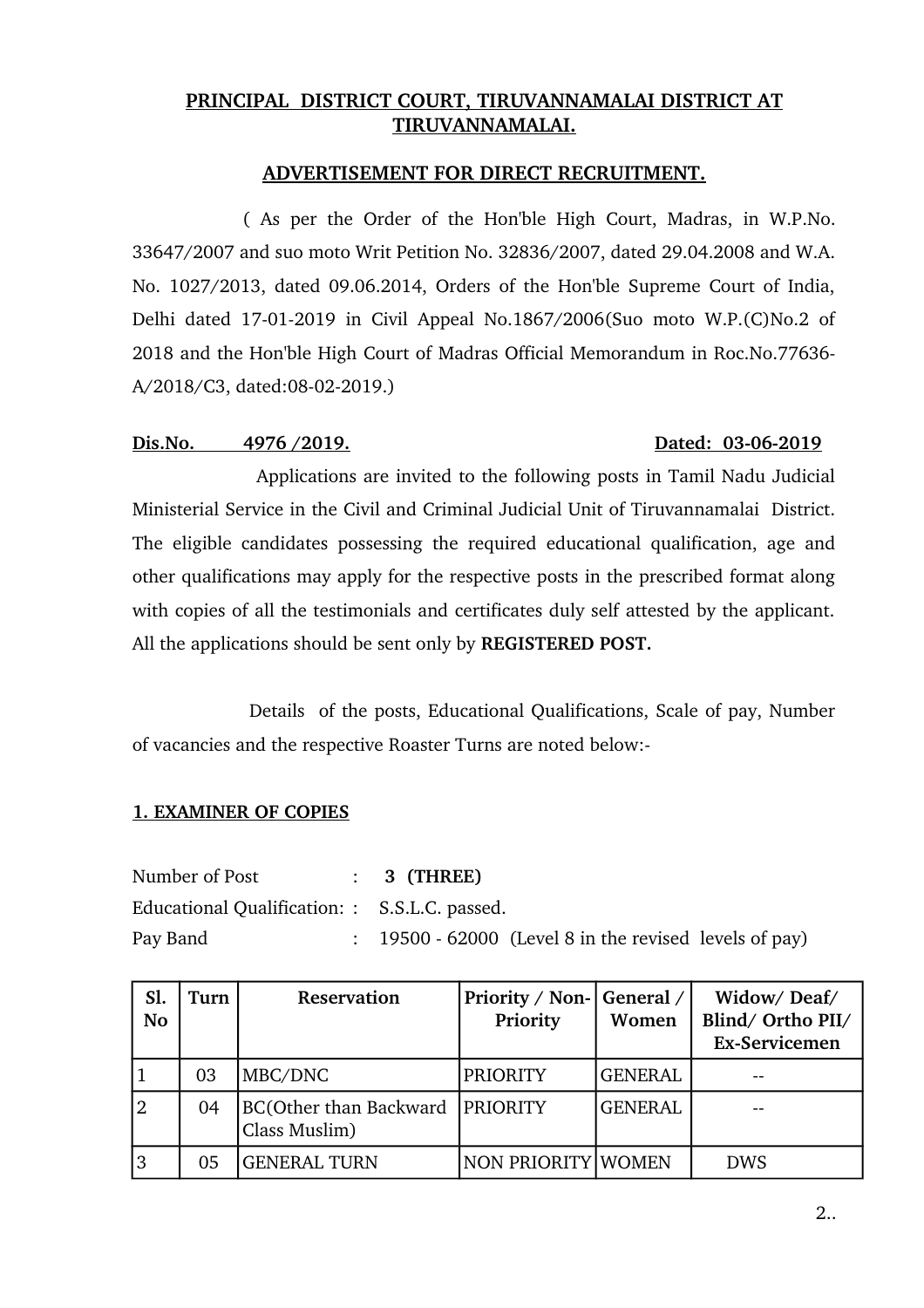#### $-2-$

## **2. READER**

Number of Post : 1 (ONE) Educational Qualification: : S.S.L.C. passed. Pay Band : 19500 - 62000 (Level 8 in the revised levels of pay)

| Sl.<br><b>No</b> | Turn | Reservation         | Priority / Non-<br>Priority | General<br>/Women | Widow/Deaf/<br>Blind/Ortho PII/<br><b>Ex-Servicemen</b> |
|------------------|------|---------------------|-----------------------------|-------------------|---------------------------------------------------------|
|                  |      | <b>GENERAL TURN</b> | <b>PRIORITY</b>             | <b>GENERAL</b>    | $- -$                                                   |

## **3. SENIOR BAILIFF**

| Number of Post                              | $: 3$ (THREE)                                   |
|---------------------------------------------|-------------------------------------------------|
| Educational Qualification : S.S.L.C. Passed |                                                 |
| Pay Band                                    | 19500 - 62000 (Level 8 in the revised levels of |
|                                             | pay)                                            |

| Sl.<br><b>No</b> | Turn | Reservation                             | Priority /<br><b>Non-Priority</b> | General /<br>Women | Widow/Deaf/<br>Blind/Ortho<br>$PII/ Ex-$<br>Servicemen |
|------------------|------|-----------------------------------------|-----------------------------------|--------------------|--------------------------------------------------------|
|                  | 09   | <b>GENERAL TURN</b>                     | NON PRIORITY GENERAL              |                    |                                                        |
| $\overline{2}$   | 10   | BC(Other than Backward<br>Class Muslim) | NON PRIORITY                      | <b>GENERAL</b>     |                                                        |
| 3                | 11   | <b>GENERAL TURN</b>                     | <b>NON PRIORITY</b>               | <b>GENERAL</b>     |                                                        |

## **4. JUNIOR BAILIFF/PROCESS SERVER**

Number of Post : 3 **(THREE)**

Educational Qualification : S.S.L.C. Passed

Pay Band : 19000 60300 (Level 7 in the revised levels of pay)

| Sl.<br>No | Turn | Reservation         | Priority /<br><b>Non-Priority</b> | General /<br>Women | Widow/Deaf/<br>Blind/Ortho<br>$PII/ Ex-$<br>Servicemen |
|-----------|------|---------------------|-----------------------------------|--------------------|--------------------------------------------------------|
| 01        | 01   | <b>GENERAL TURN</b> | <b>PRIORITY</b>                   | <b>GENERAL</b>     |                                                        |
| 02        | 02   | SC(A)               | <b>PRIORITY</b>                   | <b>WOMEN</b>       | <b>DWS</b>                                             |
| 03        | 03   | MBC/DNC             | <b>PRIORITY</b>                   | <b>GENERAL</b>     |                                                        |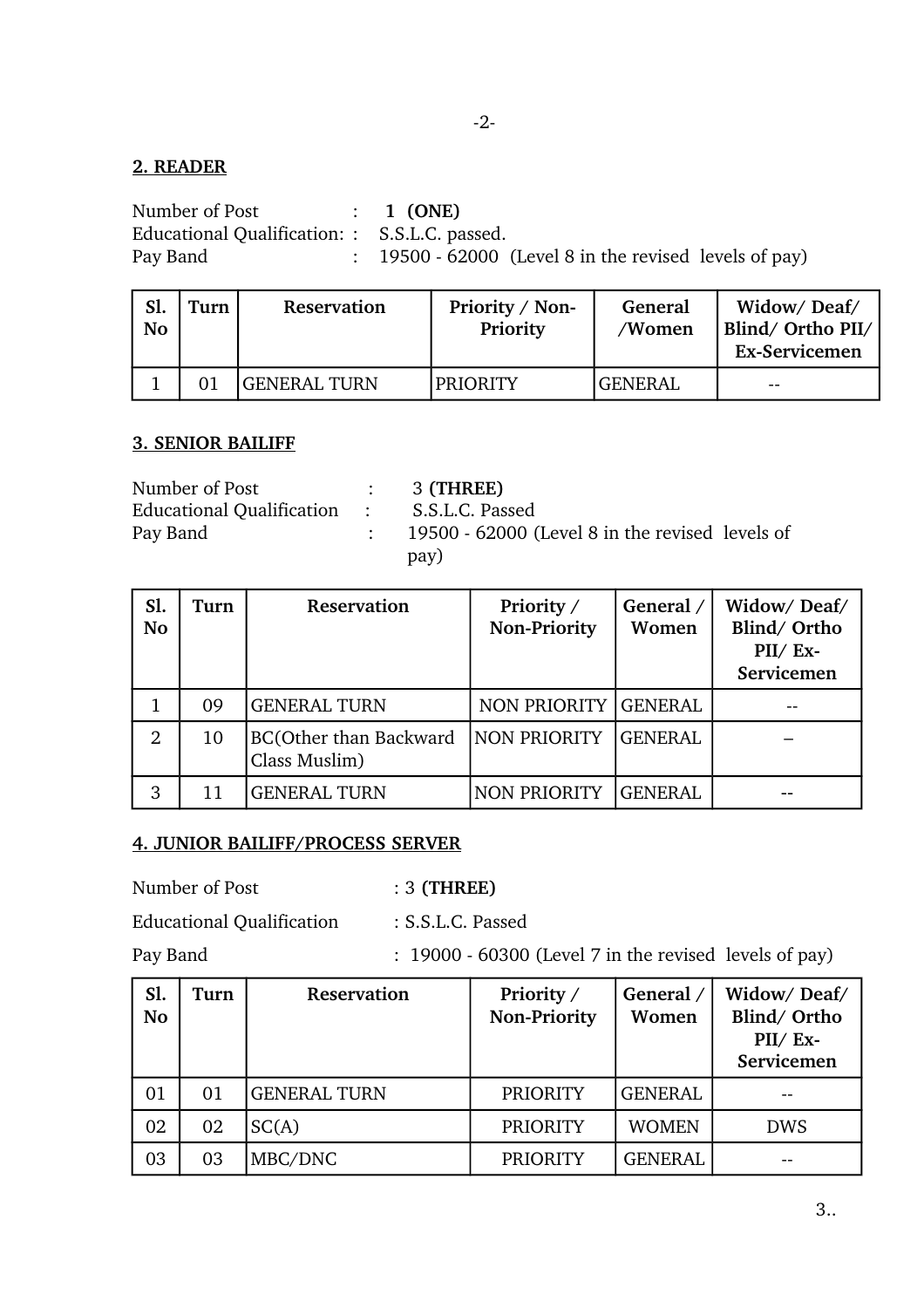## **5. RECORD CLERK**

Number of Post : 10 (TEN)

Educational Qualification : Pass in SSLC (10th Std) Pay Band : 15900 - 50400 (Level 2 in the revised levels of

pay)

| S1.<br>No | Turn | <b>Reservation</b>                             | Priority /<br><b>Non-Priority</b> | General /<br>Women | Widow/Deaf/<br>Blind/Ortho<br>$PII/Ex-$<br>Servicemen |
|-----------|------|------------------------------------------------|-----------------------------------|--------------------|-------------------------------------------------------|
| 01        | 01   | <b>GENERAL TURN</b>                            | <b>PRIORITY</b>                   | <b>GENERAL</b>     |                                                       |
| 02        | 02   | SC(A)                                          | <b>PRIORITY</b>                   | <b>WOMEN</b>       | <b>DWS</b>                                            |
| 03        | 03   | MBC/DNC                                        | <b>PRIORITY</b>                   | <b>GENERAL</b>     |                                                       |
| 04        | 04   | BC(Other than Backward<br>Class Muslim)        | <b>PRIORITY</b>                   | <b>GENERAL</b>     |                                                       |
| 05        | 05   | <b>GENERAL TURN</b>                            | <b>NON PRIORITY</b>               | <b>WOMEN</b>       | <b>DWS</b>                                            |
| 06        | 06   | <b>SC</b>                                      | <b>PRIORITY</b>                   | <b>GENERAL</b>     |                                                       |
| 07        | 07   | MBC / DNC                                      | NON-PRIORITY                      | <b>WOMEN</b>       | <b>DWS</b>                                            |
| 08        | 08   | BC (Other than Backward<br>Class Muslim)       | NON-PRIORITY                      | <b>WOMEN</b>       | <b>DWS</b>                                            |
| 09        | 09   | <b>GENERAL TURN</b>                            | NON-PRIORITY                      | <b>GENERAL</b>     |                                                       |
| 10        | 10   | <b>BC(Other than Backward</b><br>Class Muslim) | NON-PRIORITY                      | <b>GENERAL</b>     |                                                       |

# **6. OFFICE ASSISTANT**

| Number of Post                   | $: 16$ (SIXTEEN)                                  |
|----------------------------------|---------------------------------------------------|
| <b>Educational Qualification</b> | : $8th$ Passed                                    |
| Pay Band                         | : 15700 - 50000 (Level 1 in the revised levels of |

pay)

| Sl.<br>No      | Turn | Reservation | Priority /<br><b>Non-Priority</b> | General /<br>Women | Widow/Deaf/<br>Blind/Ortho<br>$PII/ Ex-$<br>Servicemen |
|----------------|------|-------------|-----------------------------------|--------------------|--------------------------------------------------------|
|                | 50   | <b>ST</b>   | <b>PRIORITY</b>                   | <b>GENERAL</b>     |                                                        |
| $\overline{2}$ | 83   | MBC/DNC     | NON-PRIORITY                      | <b>GENERAL</b>     |                                                        |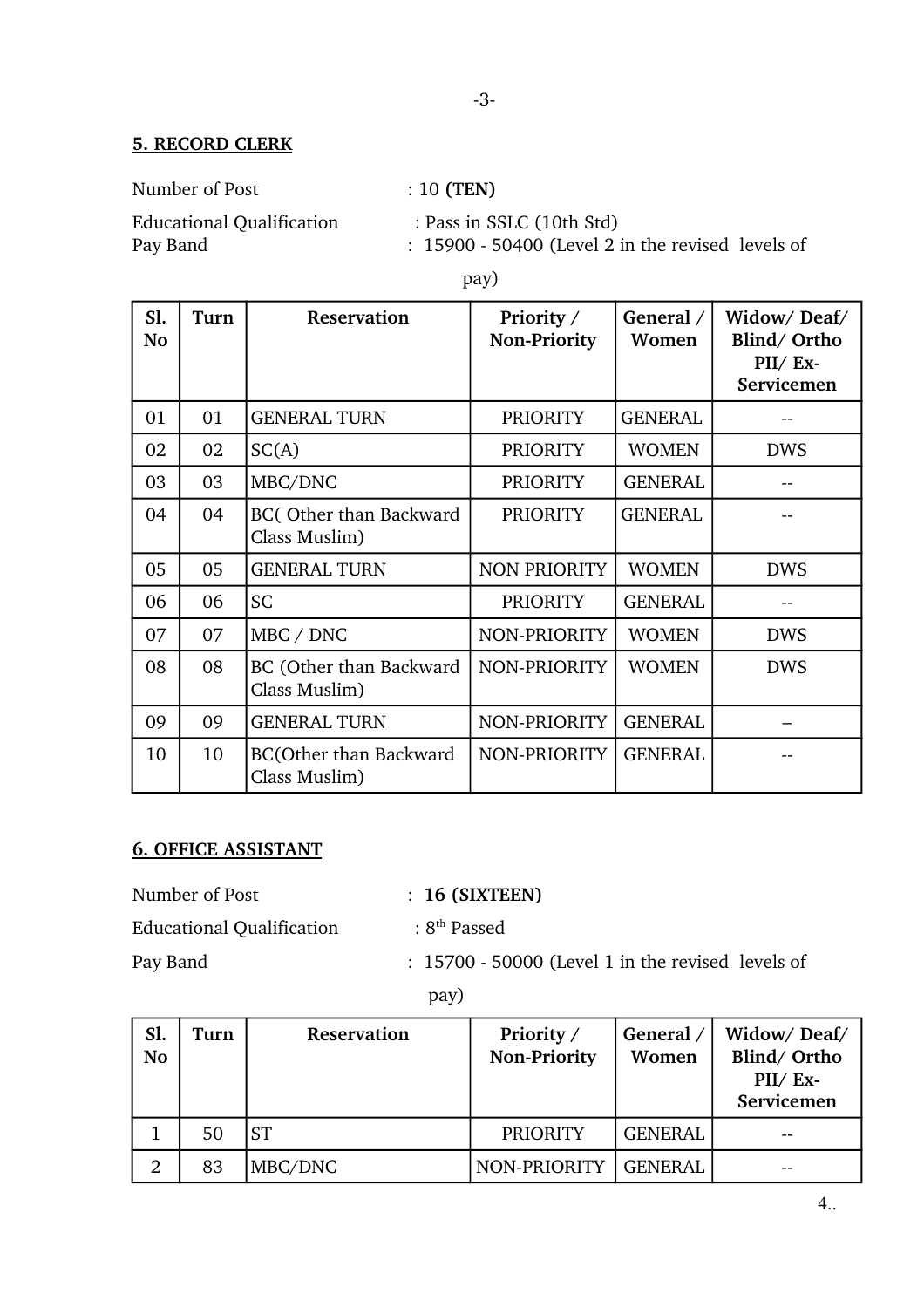| S1.<br><b>No</b> | Turn | <b>Reservation</b>                       | Priority /<br><b>Non-Priority</b> | General /<br>Women | Widow/Deaf/<br>Blind/Ortho<br>PII/ Ex-<br>Servicemen |
|------------------|------|------------------------------------------|-----------------------------------|--------------------|------------------------------------------------------|
| 3                | 84   | BC (Other than Backward<br>Class Muslim) | NON-PRIORITY                      | <b>WOMEN</b>       |                                                      |
| $\overline{4}$   | 85   | <b>GENERAL TURN</b>                      | <b>PRIORITY</b>                   | <b>GENERAL</b>     |                                                      |
| 5                | 86   | <b>SC</b>                                | NON-PRIORITY                      | <b>GENERAL</b>     |                                                      |
| 6                | 87   | MBC/DNC                                  | NON-PRIORITY                      | <b>GENERAL</b>     |                                                      |
| 7                | 88   | BC (Other than Backward<br>Class Muslim) | NON-PRIORITY                      | <b>GENERAL</b>     |                                                      |
| 8                | 89   | <b>GENERAL TURN</b>                      | NON-PRIORITY                      | <b>GENERAL</b>     |                                                      |
| 9                | 90   | BC (Other than Backward<br>Class Muslim) | NON-PRIORITY                      | <b>GENERAL</b>     |                                                      |
| 10               | 91   | <b>GENERAL TURN</b>                      | NON-PRIORITY                      | <b>GENERAL</b>     |                                                      |
| 11               | 92   | <b>SC</b>                                | NON-PRIORITY                      | <b>WOMEN</b>       |                                                      |
| 12               | 93   | MBC/DNC                                  | NON-PRIORITY                      | <b>WOMEN</b>       |                                                      |
| 13               | 94   | BC (Other than Backward<br>Class Muslim) | NON-PRIORITY                      | <b>WOMEN</b>       |                                                      |
| 14               | 95   | <b>GENERAL TURN</b>                      | NON-PRIORITY                      | <b>WOMEN</b>       |                                                      |
| 15               | 96   | MBC/DNC                                  | NON-PRIORITY                      | <b>GENERAL</b>     |                                                      |
| 16               | 97   | BC (Other than Backward<br>Class Muslim) | <b>PRIORITY</b>                   | <b>GENERAL</b>     |                                                      |

## **7. WATCHMAN**

Number of Post : **5 (FIVE)** Educational Qualification : Read and Write in Tamil<br>Pay Band : 15700 - 50000 (Level 1 in

 $\frac{15700 - 50000}{2}$  (Level 1 in the revised levels of pay)

| Sl.<br><b>No</b> | Turn | Reservation         | Priority / Non-<br>Priority | General<br>/Women | Widow/Deaf/<br>Blind/Ortho PII/<br><b>Ex-Servicemen</b> |
|------------------|------|---------------------|-----------------------------|-------------------|---------------------------------------------------------|
| T                | 6    | <b>SC</b>           | <b>PRIORITY</b>             | <b>GENERAL</b>    | --                                                      |
| $\overline{2}$   | 9    | <b>GENERAL TURN</b> | NON-PRIORITY                | <b>GENERAL</b>    | --                                                      |
| 3                | 15   | BC (Muslim)         | <b>PRIORITY</b>             | <b>GENERAL</b>    | --                                                      |
| $\overline{4}$   | 16   | <b>SC</b>           | NON-PRIORITY                | <b>GENERAL</b>    | --                                                      |
| 5                | 17   | MBC / DNC           | NON-PRIORITY                | <b>GENERAL</b>    | --                                                      |

5..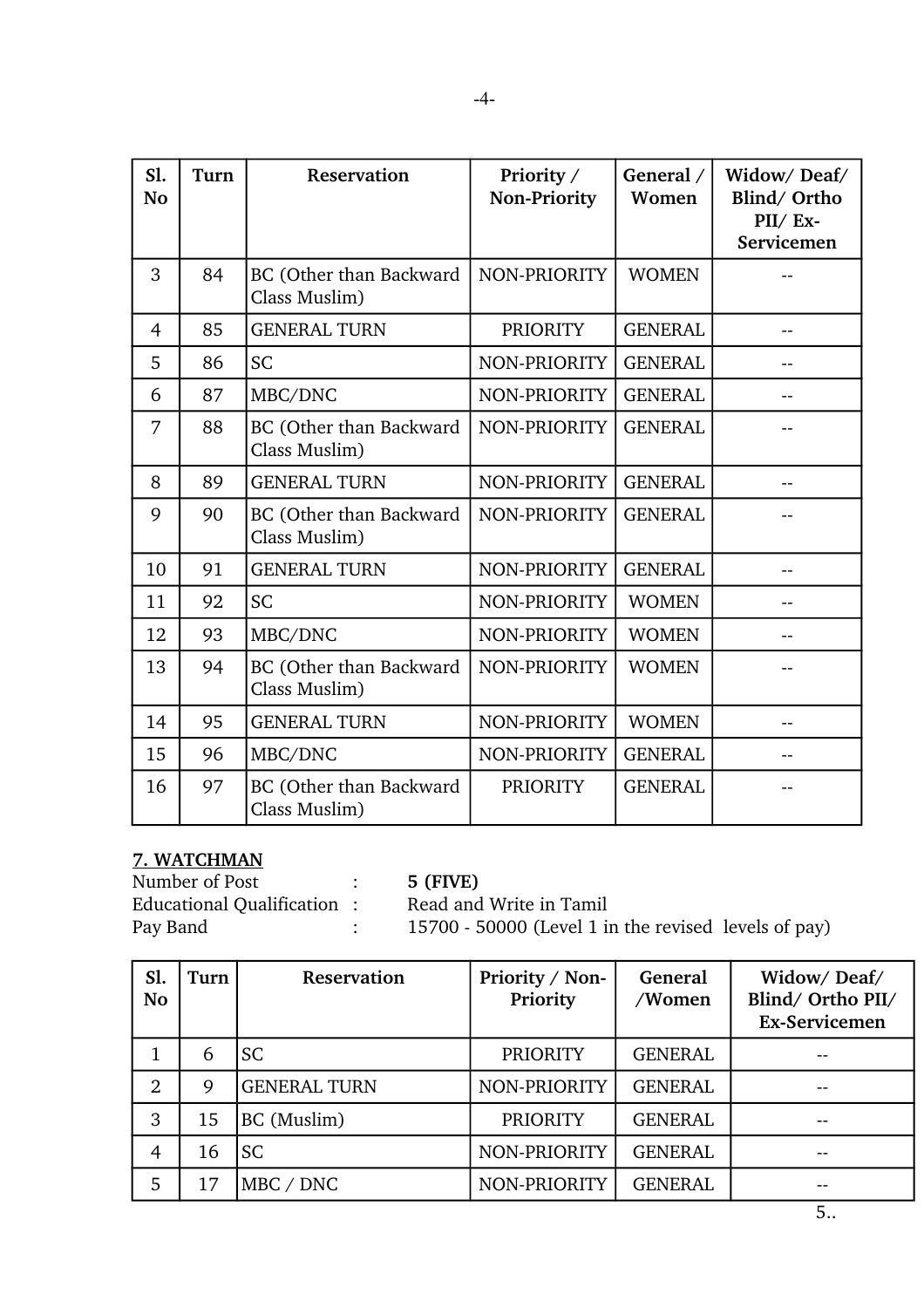Note: As per High Court's ROC No. 5054/1999/ C3, dated 26.09.2000, female members should not be posted for night duty. Hence Male candidates alone are eligible for the post of Night Watchman.

### **8. WATCHMAN CUM MASALCHI**

| Number of Post             | 1 (ONE)                                              |
|----------------------------|------------------------------------------------------|
| Educational Qualification: | Read and Write in Tamil                              |
| Pay Band                   | 15700 - 50000 (Level 1 in the revised levels of pay) |

| Sl.<br><b>No</b> | Turn | Reservation  | Priority / Non-<br>Priority | General<br>/Women | Widow/Deaf/<br>Blind/Ortho PII/<br><b>Ex-Servicemen</b> |
|------------------|------|--------------|-----------------------------|-------------------|---------------------------------------------------------|
|                  |      | GENERAL TURN | <b>PRIORITY</b>             | $- -$             | $- -$                                                   |

Note: As per High Court's ROC No. 5054/1999/ C3, dated 26.09.2000, female members should not be posted for night duty. Hence Male candidates alone are eligible for the post of Watchman-Cum-Masalchi.

#### **9. MASALCHI**

Number of Post : 1 (One) Educational Qualification : Read and Write in Tamil Pay Band : 15700 - 50000 (Level 1 in the revised levels of pay)

| Sl.<br><b>No</b> | Turn | Reservation  | Priority / Non-<br>Priority | General<br>/Women | Widow/Deaf/<br>Blind/Ortho PII/<br>Ex-Servicemen |
|------------------|------|--------------|-----------------------------|-------------------|--------------------------------------------------|
|                  |      | GENERAL TURN | <b>PRIORITY</b>             | <b>GENERAL</b>    | $- -$                                            |

## **8. SWEEPER**

Number of Post : 2 (TWO)

Educational Qualification : Read and Write in Tamil

Pay Band : 15700 - 50000 (Level 1 in the revised levels of pay)

| Sl.<br><b>No</b> | Turn | Reservation                                    | Priority / Non-<br>Priority | General<br>/Women | Widow/Deaf/<br>Blind/ Ortho PII/<br>Ex-Servicemen |
|------------------|------|------------------------------------------------|-----------------------------|-------------------|---------------------------------------------------|
| 101              | 03   | MBC/DNC                                        | <b>PRIORITY</b>             | <b>GENERAL</b>    | $- -$                                             |
| 102              | 04   | <b>BC(Other than Backward</b><br>Class Muslim) | <b>PRIORITY</b>             | <b>GENERAL</b>    |                                                   |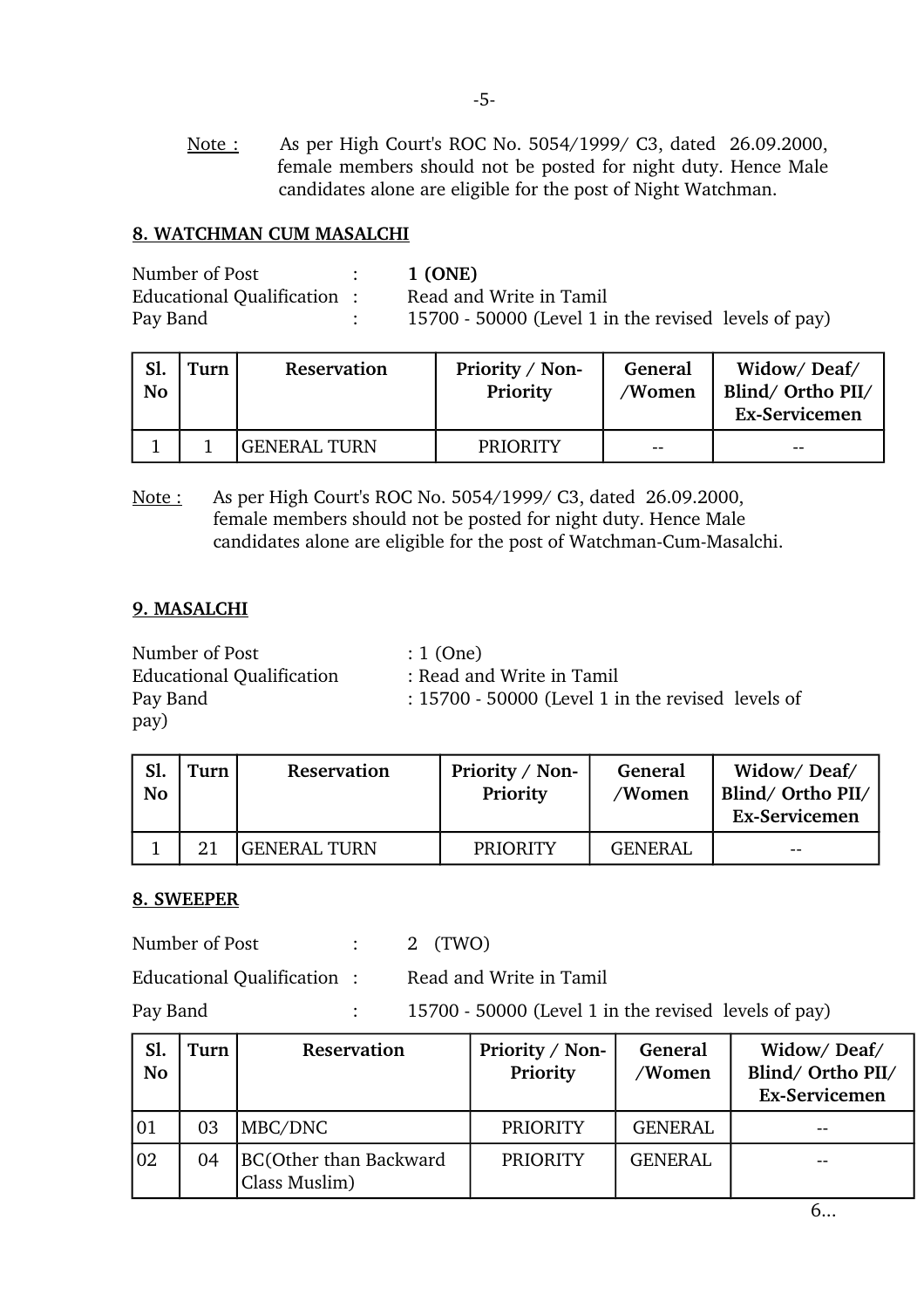## **9. SANITARY WORKER**

| Number of Post             | $\sim 1000$ km s $^{-1}$ | 2 (Two)                                              |
|----------------------------|--------------------------|------------------------------------------------------|
| Educational Qualification: |                          | Read and Write in Tamil                              |
| Pay Band                   |                          | 15700 - 50000 (Level 1 in the revised levels of pay) |

| Sl.<br><b>No</b> | Turn | <b>Reservation</b> | Priority / Non-<br>Priority | General<br>/Women | Widow/Deaf/<br>Blind/ Ortho PII/<br><b>Ex-Servicemen</b> |
|------------------|------|--------------------|-----------------------------|-------------------|----------------------------------------------------------|
| 01               |      | IGENERAL TURN      | <b>PRIORITY</b>             | <b>GENERAL</b>    | $- -$                                                    |
| 02               | 02   | SC(A)              | <b>PRIORITY</b>             | <b>WOMEN</b>      | <b>DWS</b>                                               |

## **Age ( as on 01.07.2019)**

| Sl.<br>No. | <b>Category of candidates</b>                                                                                    | Minimum Age<br>Limit (Should<br>have completed<br>18 years of age) | <b>Maximum Age Limit</b><br>(should not have<br>completed) |
|------------|------------------------------------------------------------------------------------------------------------------|--------------------------------------------------------------------|------------------------------------------------------------|
| 01         | Scheduled Caste/ Scheduled<br>Caste (Arunthathiyars),<br>Scheduled Tribes and Destitute<br>Widows of all castes. | 18                                                                 | 35                                                         |
| 02         | Backward Classes and Backward<br>classes (Muslims), Most<br>Backward Classes/ Denotified<br>Communities          | 18                                                                 | 32                                                         |
| 03         | "Others"<br>(ie., Candidates not belonging to<br>SCs, SC(A)s, STs, MBCs/DCs, BCs<br>and BCMs)                    | 18                                                                 | 30                                                         |
| 04         | Physically handicapped                                                                                           | 18                                                                 | 40                                                         |
| 05         | Ex-Service Men (SC/ST/SC(A),<br>BC/MBC)                                                                          |                                                                    | 53                                                         |
| 06         | Ex-Service Men (OC)                                                                                              |                                                                    | 48                                                         |

Note: Age relaxation concession will be made with reference to the existing Government Rules / Government Orders.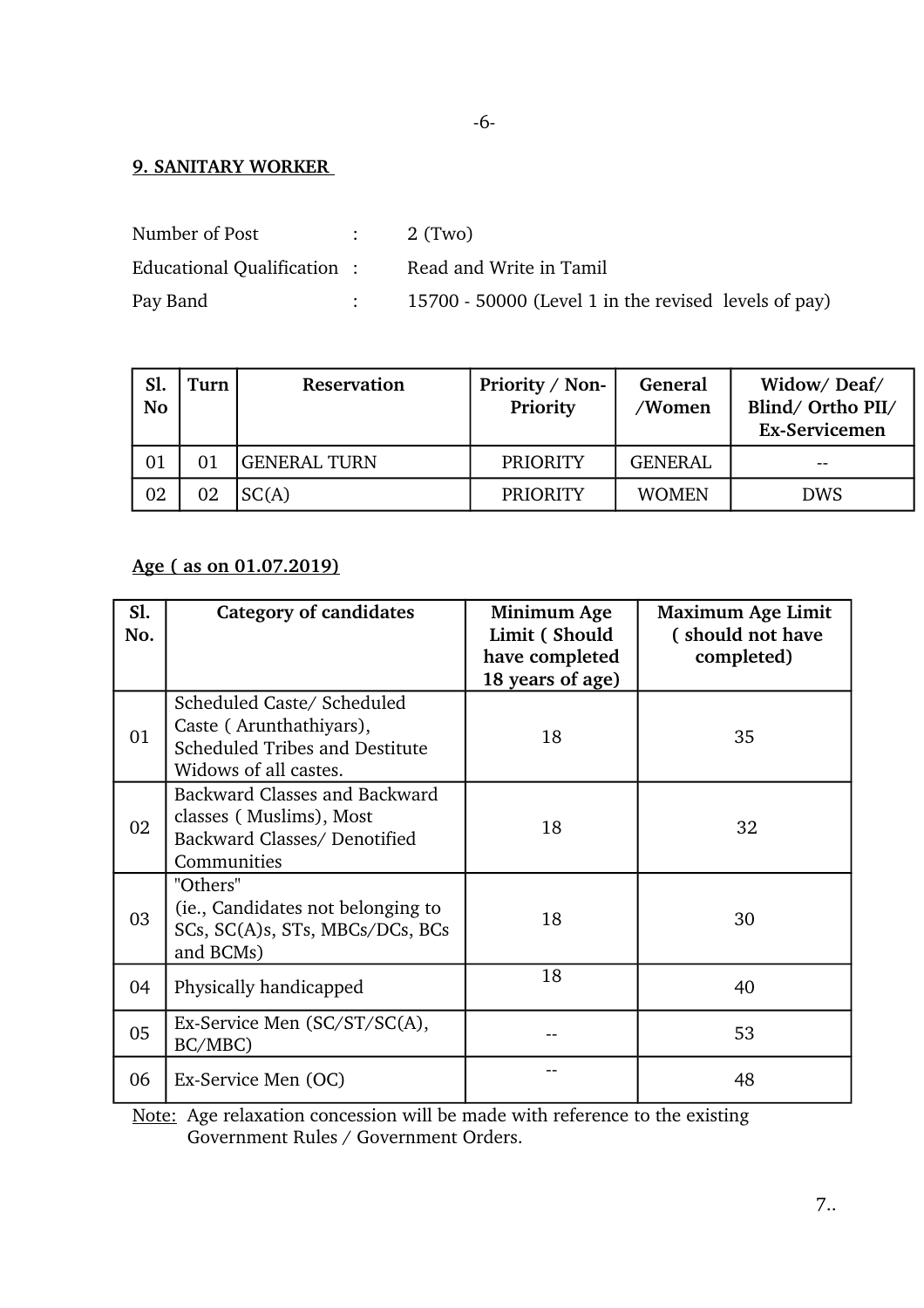#### **Method of selection:**

Selection of candidates will be made either in the form of written examination or interview depends upon the receipt of total No. of Applications and thereby the way of selection will be decided by the Selection Committee. Canvassing in any form or any kind of recommendation with regard to seeking appointment in any form, will lead to forfeiture of his/her candidates, without any notice and the selection will be made purely on the basis of merit and ability.

#### **LAST DATE:**

All the applications with recent passport size photos affixed and duly self attested on the right margin of the application in the space provided, as mentioned should be submitted along with self attested copies of all the testimonials, certificates only by **REGISTERED POST** on or before **18062019** at **545 p.m**. (Original Certificates and testimonials need not be sent) to the under mentioned address by Registered post with acknowledgment. (The application received after the last date will not be entertained under any circumstances).

# **APPLICATION TO BE ADDRESSED TO THE PRINCIPAL DISTRICT JUDGE, TIRUVANNAMALAI DISTRICT, TIRUVANNAMALAI. PINCODE 606 604.**

#### **NOTE:**

The Principal District Judge, Tiruvannamalai has the power to select the qualified and eligible candidates, to postpone the interview, if circumstances need to annual the advertisement without any prior intimation. The applicants are strictly instructed to follow the instructions issued along with this notification. Failure in following the instructions will lead to the rejection of the application.

**Date : 03.06.2019. Tiruvannamalai.**

 **Sd/C.Thirumagal,** Place : Tiruvannamalai. **Principal District Judge,**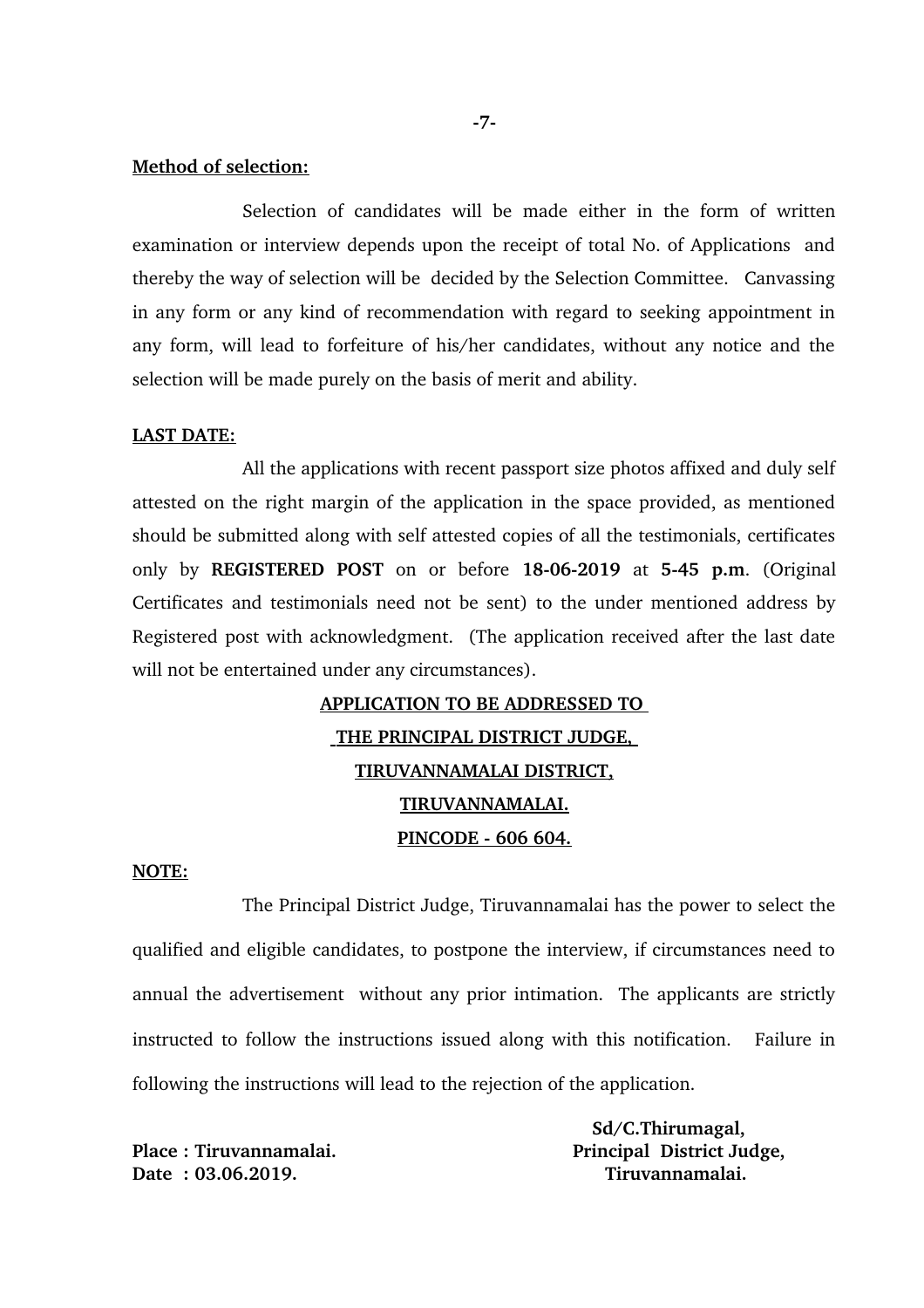#### **INSTRUCTIONS TO THE CANDIDATES**

- 1) A candidate applying for more than one post, should apply in separate application for each post.
- 2) Applicants should mention the name of the post applied for and belongs to which Community in the top of the cover for ready reference.
- 3) Applicants should apply only one application for one post. Otherwise, it will be summarily rejected.
- 4) Recent **Passport size colour photograph of the candidate** should be affixed on the application in the box provided with **self attestation.** The Photograph should not be stapled.
- 5) Incomplete applications will be summarily rejected. If any of the claim of the applicant is found to be false, the application of the candidates will be rejected without any notice.
- 6 All further communication/Memo/Intimation for interview will be made only through the website (**https://districts.ecourts.gov.in/tiruvannamalai**) No individual communication will be sent to the applicants other than the communication made in the website. Hence, the applicants are advised to visit the aforesaid website for any further communication.
- 7) Only self attested photo copies of certificates for age proof, community, Education, Technical education and Registration card in Employment Exchange to be submitted along with the application, Original certificates need not be sent.
- 8) The application received after the **last date 18062019 by 545 p.m.** will not be entertained under any circumstances.
- 9) The applicants should submit the photo ID and residence proof along with the application. It may be any two of the following.
	- 1. Driving License
	- 2. Pan Card
	- 3. 1st Page of Bank Passbook
	- 4. Voter`s ID card.
	- 5. Ration Card/ Smart card.
	- 6. Aadhar Card.
- 11) Selection of candidates will be made either in the form of written examination or interview in accordance with the receipt of total No. of Applications and it will be decided by the Selection Committee. Canvassing in any form or any kind of recommendation with regard to seeking appointment in any form, will lead to forfeiture of his/her candidates, without any notice and the selection will be made purely on the basis of merit and ability.

 **Sd/C.Thirumagal, Place : Tiruvannamalai. Principal District Judge,**

**Date : 03.06.2019. Tiruvannamalai.**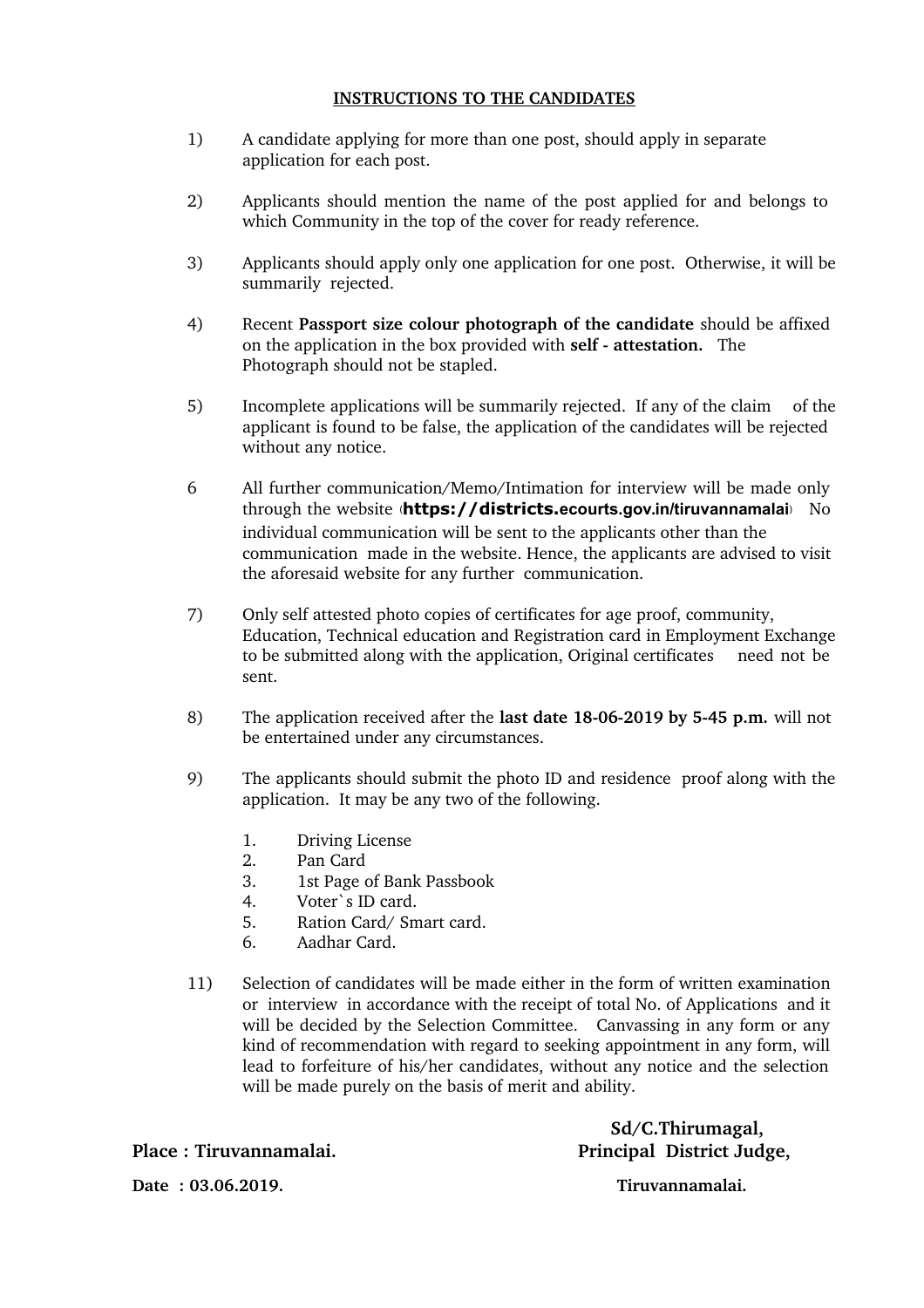## **APPLICATION FORM JUDICIAL DEPARTMENT TIRUVANNAMALAI DISTRICT**

Self attested Passport Size Photo of the Applicant

| $\mathbf{1}$   | Name of the Post applied for                                                                                                                                                                  |           |                       |             |
|----------------|-----------------------------------------------------------------------------------------------------------------------------------------------------------------------------------------------|-----------|-----------------------|-------------|
| $\overline{2}$ | Name of the Applicant (in English)<br>as per the certificate                                                                                                                                  |           |                       |             |
| 3              | Name of the Father / Husband                                                                                                                                                                  |           |                       |             |
| $\overline{4}$ | Date of Birth & Age as on 01-06-<br>2019<br>(Copy of certificate to be enclosed)                                                                                                              | <b>DD</b> | <b>MM</b>             | <b>YYYY</b> |
| 5              | Sex                                                                                                                                                                                           |           | Male<br>/ Female      |             |
| 6              | 1) Educational Qualification<br>(copy of Mark sheet with Transfer)<br>certificate to be enclosed.)                                                                                            |           |                       |             |
|                | 2) For Addl. Qualifications (Driver,<br>Plumbing,<br>Electrician,<br>typing, $\vert$ :<br>shorthand,<br>knowledge<br>computer<br>appropriate self attested certificate<br>should be attached) |           |                       |             |
| 7              | Community (tick correct community)<br>(Copy of certificate to be enclosed)                                                                                                                    |           | (OC/BC/MEC/SC/SCA/ST) |             |
| 8              | Caste (with sub caste)                                                                                                                                                                        |           |                       |             |
| 9              | Nationality / Religion                                                                                                                                                                        |           |                       |             |
| 10             | Native Place                                                                                                                                                                                  |           |                       |             |
| 11             | Whether the applicant married                                                                                                                                                                 |           |                       |             |
| 12             | <b>Permanent Address</b>                                                                                                                                                                      |           |                       |             |
| 13             | Experience if any. If so, certificates $ $ :<br>to be attached.                                                                                                                               |           |                       |             |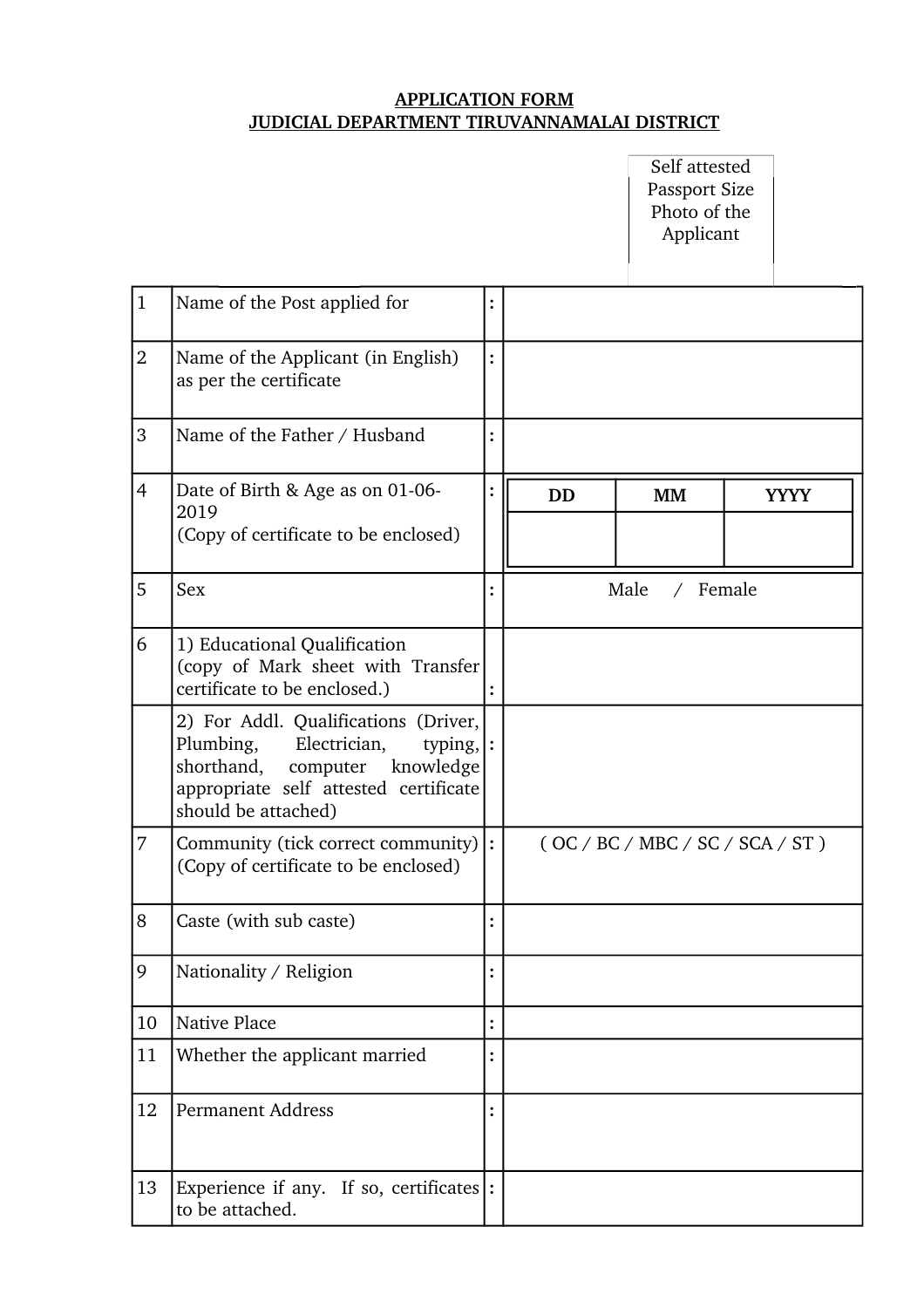| 14 | Do you claim priority? If yes, $ $ :<br>relevant certificates to be attached.                                        |                                     |
|----|----------------------------------------------------------------------------------------------------------------------|-------------------------------------|
|    | 1. Destitute widow                                                                                                   | N <sub>o</sub><br>Yes<br>$\sqrt{2}$ |
|    | 2. Physically challenged person                                                                                      | Yes<br><b>No</b><br>$\sqrt{2}$      |
|    | 3. Ex-Service Men or dependent of<br><b>Ex-Service Men</b>                                                           | No<br>Yes<br>$\sqrt{2}$             |
|    | 4. Intercaste marriage.                                                                                              | No<br>Yes<br>$\sqrt{2}$             |
|    | 5. Others.                                                                                                           | Yes<br>N <sub>o</sub><br>$\sqrt{2}$ |
| 15 | Have you studied in Tamil Medium? :<br>if yes, copy of certificate to be<br>enclosed.                                | Yes<br><b>No</b><br>$\sqrt{2}$      |
| 16 | Is the applicant punished in any :<br>criminal case? If so give details.                                             | Yes<br>N <sub>o</sub><br>$\sqrt{2}$ |
| 17 | Is there any Civil / Criminal case:<br>pending against the applicant. If yes<br>state the application.               | N <sub>o</sub><br>Yes<br>$\sqrt{2}$ |
| 18 | any spouse / relative<br>there<br>Is [<br>working in this Judicial Department, :<br>if it is so furnish the details. |                                     |
| 19 | Details of enclosures.                                                                                               |                                     |

I assure that all the details furnished above are true to the best of my

knowledge.

**Signature of the applicant.**

Place :

Date :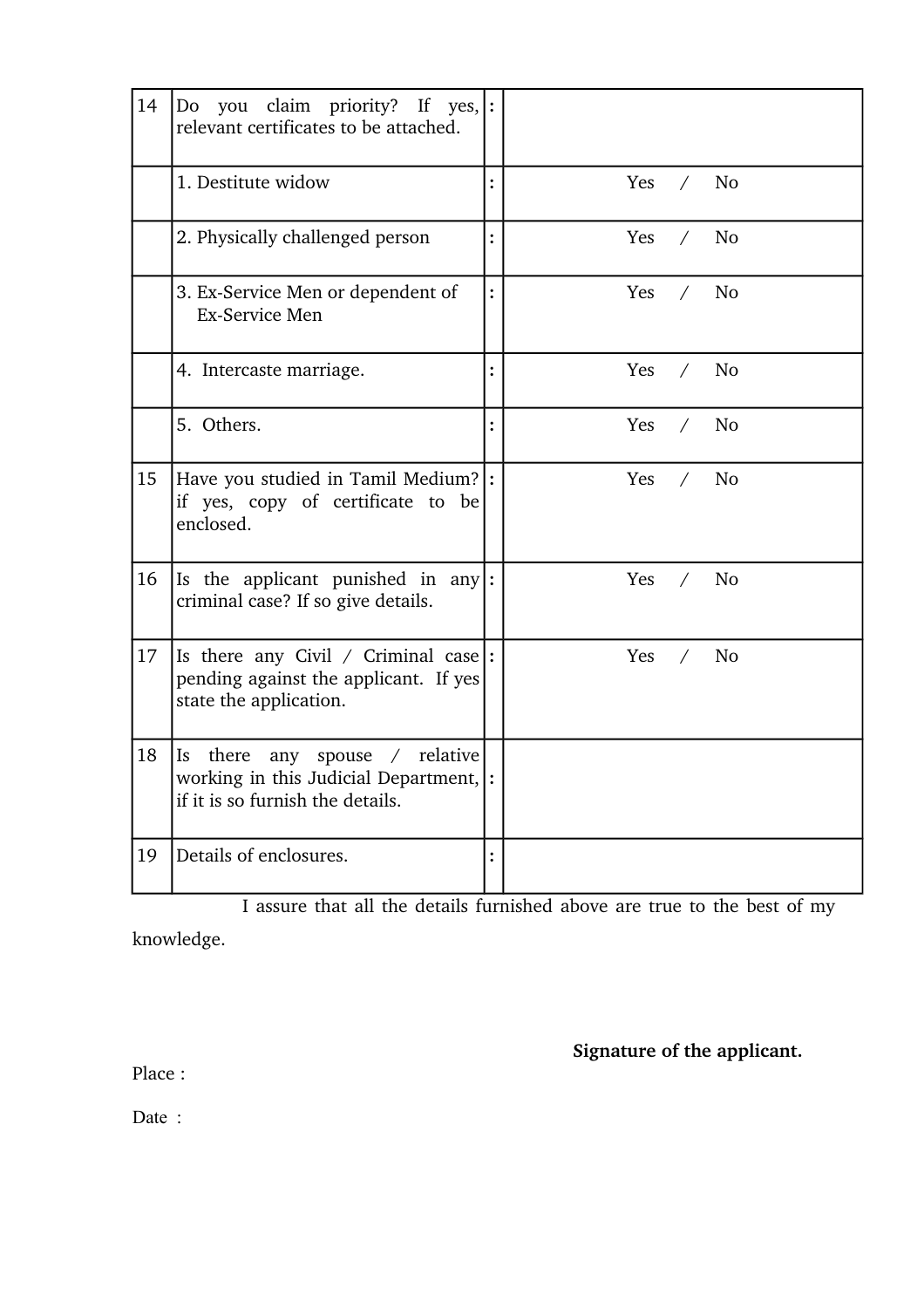## முதன்மை மாவட்ட நீதிமன்றம், திருவண்ணாமலை.

திருவண்ணாமலை மாவட்டத்தில் உள்ள நீதிமன்றங்களில் உள்ள பல்வேறு பதவிகளில் காலி பணியிடங்களை தகுதி அடிப்படையில் நிரப்புவதற்கான விளம்பர அறிக்கை.

#### m/vz;/ 4976 -2019/ ehs; ? 03/06/2019/

திருவண்ணாமலை மாவட்ட நீதித்துறையில் காலியாகவுள்ள (தற்போதைய மற்றும் எதிா்காலத்தில் ஏற்படும் காலிப்பணியிடங்கள்<sup>)</sup> பின்வரும் பணியிடங்களை நிரப்ப தகுதியான நபா்களிடமிருந்து விண்ணப்பங்கள் வரவேற்கப்படுகின்றன. மேலும், மாண்புமிகு சென்னை உயர்நீதிமன்றம் W.P.No. 33647/2007 & 32836-2007, நாள். 29.04.2008kw;Wk; Orders of the Hon'ble Supreme Court of India, Delhi dated 17012019 in Civil Appeal No.1867/2006 (Suo moto W.P.(C)No.2 of 2018 and the Hon'ble High Court of Madras Official Memorandum in Roc.No.77636-A/2018/C3, dated:08-02-2019. வழங்கப்பட்ட உத்தரவின்படி அரசு ஆணைக்குட்பட்ட கல்வித்தகுதி, வயது மற்றும் பிற தகுதிகளை பெற்றிருக்கும் இதர நபா்கள் அதற்குாிய விண்ணப்பபடிவத்தில் சுய சான்றிடப்பட்ட உரிய சான்றுகளுடன் பதிவுத்தபால் மூலம் விண்ணப்பிக்குமாறு கேட்டுக் கொள்ளப்படுகிறாா்கள்.

2. பதவியின் பெயர்கள், கல்வித்தகுதி, சம்பள ஏற்ற முறை, காலியிடங்களின் எண்ணிக்கை மற்றம் இன கழற்சி ஆகிய விபரங்கள் கீழே தரப்பட்டுள்ளது.

#### 1. நகல் பரிசோதகர்.

| காலிபணியிடங்களின் எண்ணிக்கை - $3$ (மூன்று) |                                          |
|--------------------------------------------|------------------------------------------|
| கல்வித் தகுதி                              | - பத்தாம் வகுப்பு தேர்ச்சி               |
| ஊதிய விகிதம்                               | $-19500 - 62000$ (Level 8 in the revised |
|                                            | levels of pay)                           |

| இனசூழற்சி<br>வரிசை எண் | Communal Rotation                                                         |                     |                       |  |  |
|------------------------|---------------------------------------------------------------------------|---------------------|-----------------------|--|--|
| 03                     | மிகவும்<br>பிற்படுத்தப்பட்டோர்<br>மற்றும் சீர்மரபினர்                     | முன்னுரிமை பெற்றவர் | பொது                  |  |  |
| 04                     | பிற்படுத்தப்பட்டோர்<br><b>(பிற்படுத்தப்பட்ட</b><br>,<br>முஸ்லீம்கள் தவிர) | முன்னுரிமை பெற்றவர் | பொது                  |  |  |
| 05                     | பொதுப்போட்டி                                                              | முன்னுரிமையற்றவா்   | பெண்<br>ஆதரவற்ற விதவை |  |  |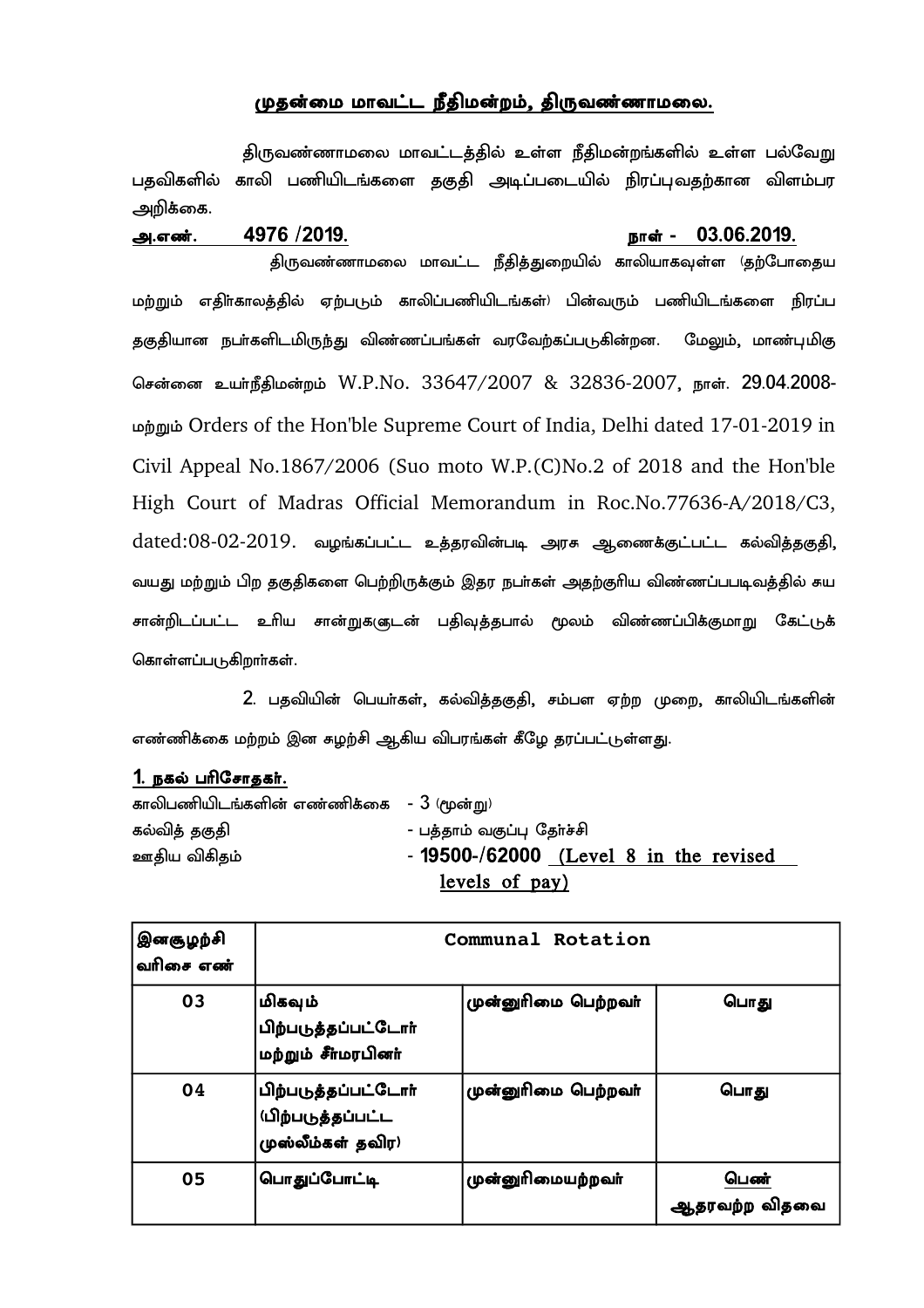| காலிபணியிடங்களின் எண்ணிக்கை - |    | 1 (ஒன்று)                               |
|-------------------------------|----|-----------------------------------------|
| கல்வித் தகுதி                 | ۰. | பத்தாம் வகுப்பு தேர்ச்சி                |
| ஊதிய விகிதம்                  | Ξ. | $19500 - 62000$ (Level 8 in the revised |
|                               |    | levels of pay)                          |

| இனகுழற்சி<br> வரிசை எண் | Communal Rotation |            |      |
|-------------------------|-------------------|------------|------|
| 01                      | பொதுப்போட்டி      | முன்னுரிமை | பொது |

# <u>3. முதுநிலை கட்டளை நிறைவேற்றுநா்</u>

| காலிபணியிடங்களின் எண்ணிக்கை |  |
|-----------------------------|--|
| கல்வித் தகுதி               |  |
| ஊதிய விகிதம்                |  |

 $3$  ( மூன்று )

.<br>பத்தாம் வகுப்பு தோ்ச்சி

19500 - 62000 <u>(Level 8 in the</u> revised levels of pay)

| இனகுழற்சி<br> வரிசை எண் | Communal Rotation                                                    |                   |      |
|-------------------------|----------------------------------------------------------------------|-------------------|------|
| 09                      | பொதுப்போட்டி                                                         | முன்னுரிமையற்றவா் | பொது |
| 10                      | பிற்படுத்தப்பட்டோர்<br> <br>  பிற்படுத்தப்பட்ட<br> முஸ்லீம்கள் தவிர) | முன்னுரிமையற்றவா் | பொது |
| 11                      | பொதுப்போட்டி                                                         | முன்னுரிமையற்றவா் | பொது |

# $\overline{4}$ . இளநிலை கட்டளை நிறைவேற்றுநா்

| காலிபணியிடங்களின் எண்ணிக்கை - |                  | ் 3 ( மூன்று )                                             |
|-------------------------------|------------------|------------------------------------------------------------|
| கல்வித் தகுதி                 | $\sim$ 100 $\mu$ | பத்தாம் வகுப்பு தேர்ச்சி                                   |
| ஊதிய விகிதம்                  | $\sim 10^{-11}$  | <b>19000-</b> 60300 (Level 7 in the revised levels of pay) |

| இனசூழற்சி<br>வரிசை எண் | Communal Rotation                                             |                     |                       |  |
|------------------------|---------------------------------------------------------------|---------------------|-----------------------|--|
| 01                     | பொதுப்போட்டி                                                  | முன்னுரிமை          | பொது                  |  |
| 02                     | ஆதிதிராவிடா்<br>(முன்னுாிமை<br>அடிப்படையில்<br>அருந்ததியினர்) | முன்னுரிமை பெற்றவர் | பெண்<br>ஆதரவற்ற விதவை |  |
| 03                     | மிகவும் பிற்படுத்தப்பட்டோர்<br>மற்றும் சீர்மரபினர்            | முன்னுரிமைபெற்றவர்  | பொது                  |  |

 $/2/$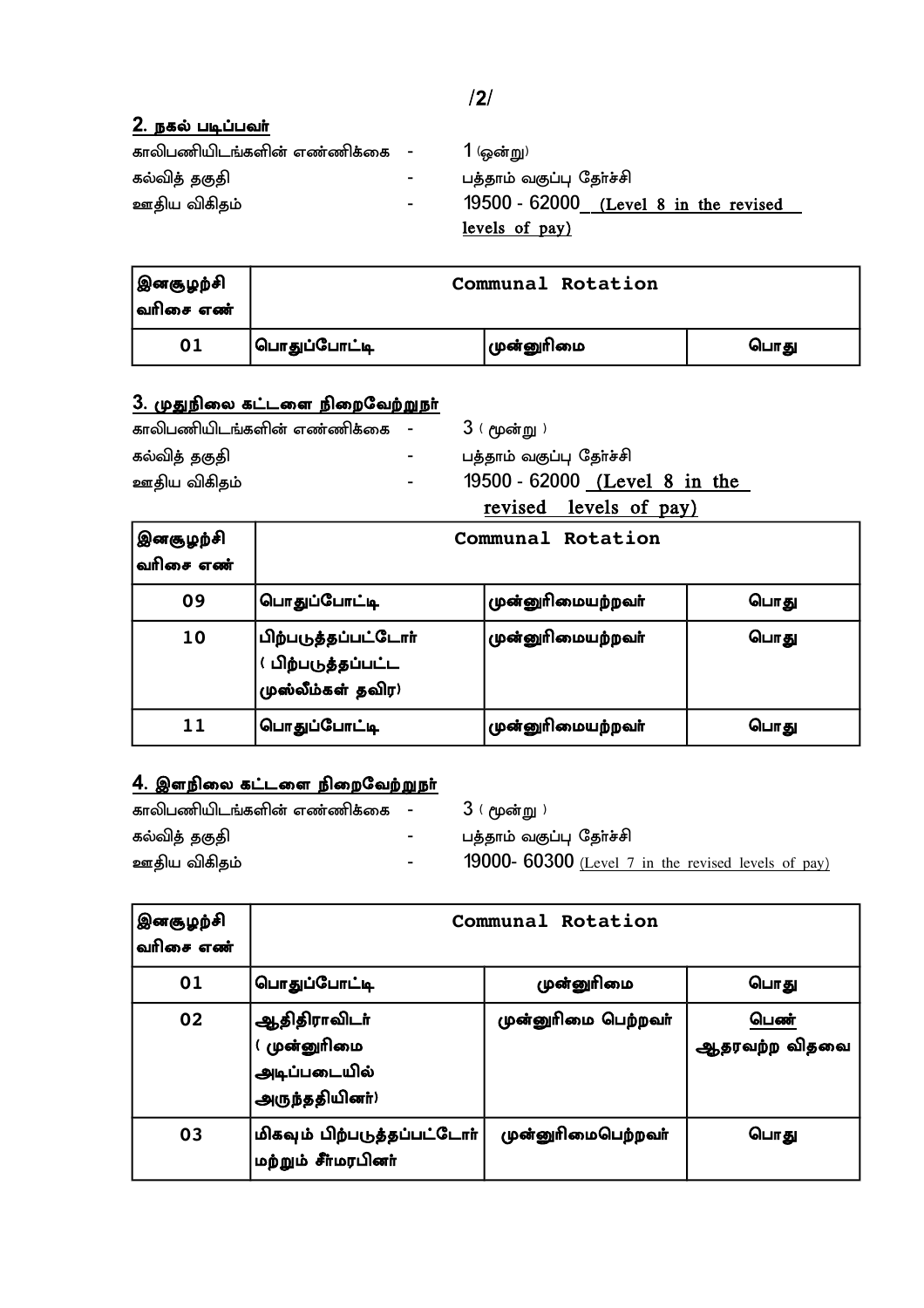## <u>5. பதிவறை எழுத்தர்.</u>

| காலிபணியிடங்களின் எண்ணிக்கை | $\mathcal{L}^{\mathcal{L}}(\mathcal{L}^{\mathcal{L}}(\mathcal{L}^{\mathcal{L}}(\mathcal{L}^{\mathcal{L}}(\mathcal{L}^{\mathcal{L}}(\mathcal{L}^{\mathcal{L}}(\mathcal{L}^{\mathcal{L}}(\mathcal{L}^{\mathcal{L}}(\mathcal{L}^{\mathcal{L}}(\mathcal{L}^{\mathcal{L}}(\mathcal{L}^{\mathcal{L}}(\mathcal{L}^{\mathcal{L}}(\mathcal{L}^{\mathcal{L}}(\mathcal{L}^{\mathcal{L}}(\mathcal{L}^{\mathcal{L}}(\mathcal{L}^{\mathcal{L}}(\mathcal{L}^{\mathcal{L$ | 10 ( பத்து )                  |
|-----------------------------|-----------------------------------------------------------------------------------------------------------------------------------------------------------------------------------------------------------------------------------------------------------------------------------------------------------------------------------------------------------------------------------------------------------------------------------------------------------|-------------------------------|
| கல்வித் தகுதி               | $\sim$                                                                                                                                                                                                                                                                                                                                                                                                                                                    | பத்தாம் வகுப்பு தேர்ச்சி      |
| ஊதிய விகிதம்                | $\sim$                                                                                                                                                                                                                                                                                                                                                                                                                                                    | 15900 - 50400 (Level 2 in the |
|                             |                                                                                                                                                                                                                                                                                                                                                                                                                                                           | revised levels of pay)        |

| இனசூழற்சி<br>வரிசை எண் | Communal Rotation                                              |                     |                       |  |
|------------------------|----------------------------------------------------------------|---------------------|-----------------------|--|
| 01                     | பொதுப்போட்டி                                                   | முன்னுரிமை          | பொது                  |  |
| 02                     | ஆதிதிராவிடா்(முன்னுாிமை<br>அடிப்படையில் அருந்ததியினா்)         | முன்னுரிமை பெற்றவர் | பெண்<br>ஆதரவற்ற விதவை |  |
| 03                     | மிகவும் பிற்படுத்தப்பட்டோர்<br>மற்றும் சீர்மரபினர்             | முன்னுரிமை பெற்றவர் | பொது                  |  |
| 04                     | பிற்படுத்தப்பட்டோர்<br>(பிற்படுத்தப்பட்ட முஸ்லீம்கள்<br>தவிர ) | முன்னுரிமை பெற்றவர் | பொது                  |  |
| 05                     | பொதுப்போட்டி                                                   | முன்னுரிமையற்றவா்   | பெண்<br>ஆதரவற்ற விதவை |  |
| 06                     | ஆதிதிராவிடா்                                                   | முன்னுரிமை பெற்றவர் | பொது                  |  |
| 07                     | மிகவும் பிற்படுதப்பட்டோர்<br>மற்றும் சீர்மரபினர்               | முன்னுரிமையற்றவா்   | பெண்<br>ஆதரவற்ற விதவை |  |
| 08                     | பிற்படுத்தப்பட்டோர்<br>( பிற்படுத்தப்பட்ட முஸ்லிம்கள்<br>தவிர) | முன்னுரிமையற்றவா்   | பெண்<br>ஆதரவற்ற விதவை |  |
| 09                     | பொதுப்போட்டி                                                   | முன்னுரிமையற்றவா்   | பொது                  |  |
| 10                     | பிற்படுத்தப்பட்டோர்<br>(பிற்படுத்தப்பட்ட முஸ்லிம்கள்<br>தவிர)  | முன்னுரிமையற்றவா்   | பொது                  |  |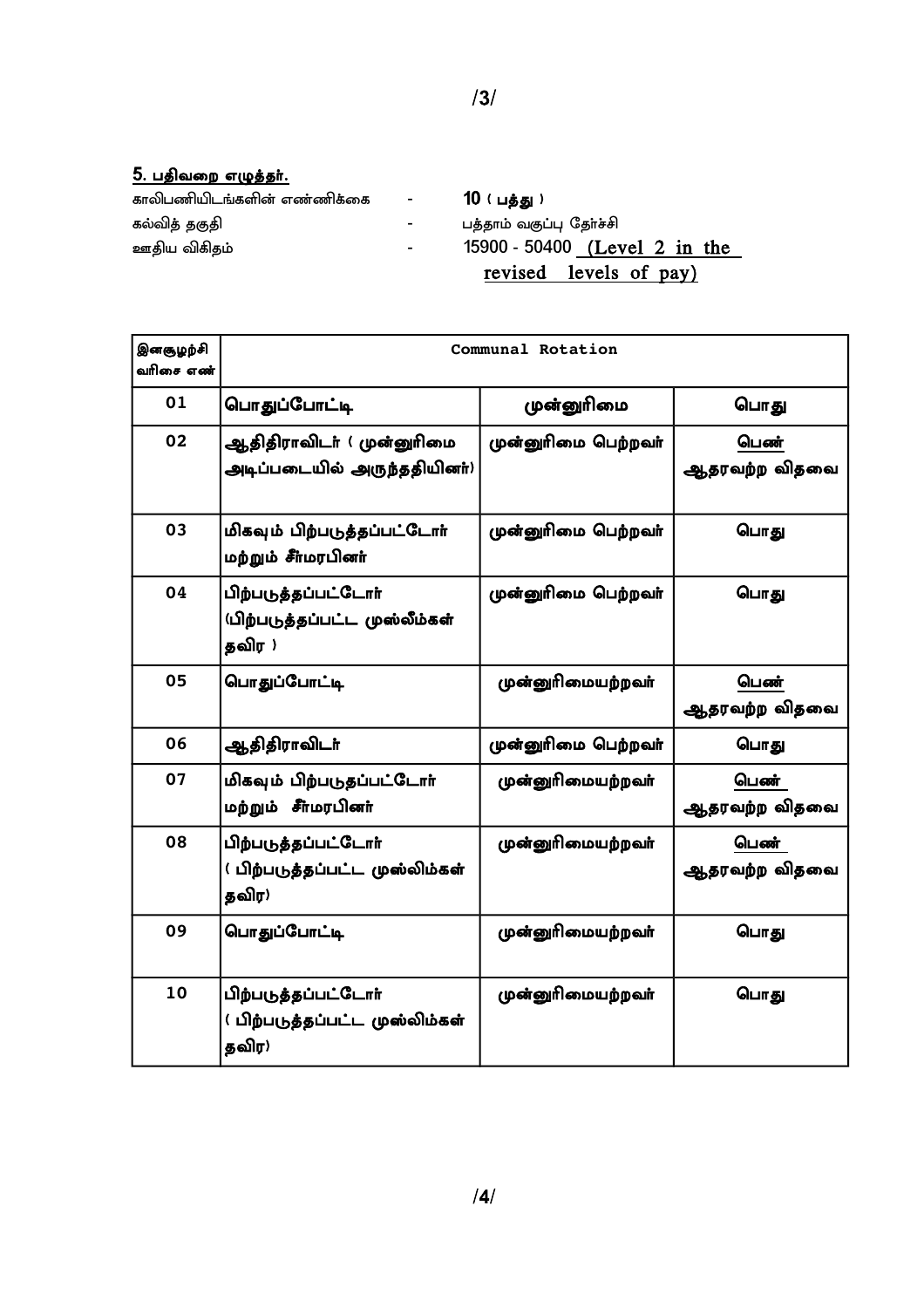# <mark>6. அலுவலக உதவியாளர் (Office Assistant)</mark>

| காலிபணியிடங்களின் எண்ணிக்கை - |            | 16 ( பதினாறு )                |
|-------------------------------|------------|-------------------------------|
| கல்வித் தகுதி                 | $\sim$     | 8-ஆம் வகுப்பு தேர்ச்சி        |
| ஊதிய விகிதம்                  | $\sim 100$ | 15700 - 50000 (Level 1 in the |
|                               |            | revised levels of pay)        |

| இனசூழற்சி<br>வரிசை எண் |                                                            | Communal Rotation  |      |
|------------------------|------------------------------------------------------------|--------------------|------|
| 50                     | பழங்குடியினா்                                              | முன்னுரிமைபெற்றவா் | பொது |
| 83                     | மிகவும் பிற்படுத்தப்பட்டோர் மற்றும்<br>சீர்மரபினர்         | முன்னுரிமையற்றவா்  | பொது |
| 84                     | பிற்படுத்தப்பட்டோர்<br>(பிற்படுத்தப்பட்ட முஸ்லீம்கள் தவிர) | முன்னுரிமையற்றவா்  | பெண் |
| 85                     | பொதுப்போட்டி                                               | முன்னுரிமைபெற்றவர் | பொது |
| 86                     | ஆதிதிராவிடா்                                               | முன்னுரிமையற்றவா்  | பொது |
| 87                     | மிகவும் பிற்படுத்தப்பட்டோர் மற்றும்<br>சீர்மரபினர்         | முன்னுரிமையற்றவா்  | பொது |
| 88                     | பிற்படுத்தப்பட்டோர்<br>(பிற்படுத்தப்பட்ட முஸ்லீம்கள் தவிர) | முன்னுரிமையற்றவர்  | பொது |
| 89                     | பொதுப்போட்டி                                               | முன்னுரிமையற்றவா்  | பொது |
| 90                     | பிற்படுத்தப்பட்டோர்<br>(பிற்படுத்தப்பட்ட முஸ்லீம்கள் தவிர) | முன்னுரிமையற்றவா்  | பொது |
| 91                     | பொதுப்போட்டி                                               | முன்னுரிமையற்றவா்  | பொது |
| 92                     | ஆதிதிராவிடா்                                               | முன்னுரிமையற்றவர்  | பெண் |
| 93                     | மிகவும் பிற்படுத்தப்பட்டோர் மற்றும்<br>சீர்மரபினர்         | முன்னுரிமையற்றவா்  | பெண் |
| 94                     | பிற்படுத்தப்பட்டோர்<br>(பிற்படுத்தப்பட்ட முஸ்லீம்கள் தவிர) | முன்னுரிமையற்றவா்  | பெண் |
| 95                     | பொதுப்போட்டி                                               | முன்னுரிமையற்றவா்  | பெண் |
| 96                     | மிகவும் பிற்படுத்தப்பட்டோர் மற்றும்<br>சீர்மரபினர்         | முன்னுரிமையற்றவா்  | பொது |
| 97                     | பிற்படுத்தப்பட்டோர்<br>(பிற்படுத்தப்பட்ட முஸ்லீம்கள் தவிர) | முன்னுரிமைபெற்றவா் | பொது |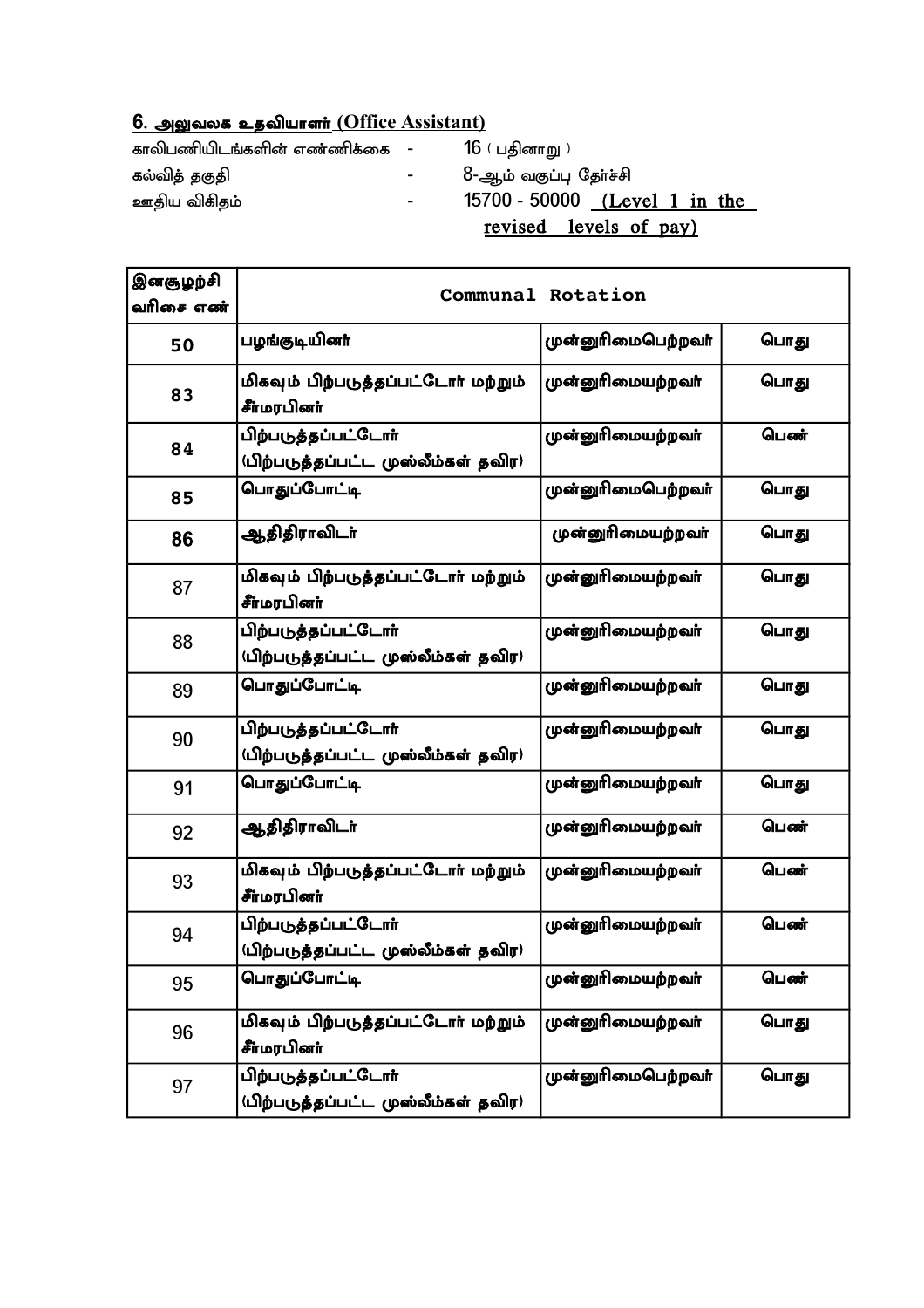## 7. அலுவலக காவலர<u>் (WATCH MAN)</u>

| காலிபணியிடங்களின் எண்ணிக்கை - | $5$ ( ஐந்து )                         |
|-------------------------------|---------------------------------------|
| $\sim$                        | தமிழில் எழுதப்படிக்க தெரிந்திருக்க வே |
| $\sim$ 100 $\mu$              | $15700 - 50000$ (Level 1 in the       |
|                               |                                       |

| காலிபணியிடங்களின் எண்ணிக்கை - |                  | 5 ( ஐந்து )                                 |
|-------------------------------|------------------|---------------------------------------------|
| கல்வித் தகுதி                 | $\sim$ 100 $\mu$ | தமிழில் எழுதப்படிக்க தெரிந்திருக்க வேண்டும் |
| ஊதிய விகிதம்                  | $\sim$           | 15700 - 50000 (Level 1 in the               |
|                               |                  | revised levels of pay)                      |

| இனசூழற்சி<br>வரிசை எண் | Communal Rotation                                  |                    |      |
|------------------------|----------------------------------------------------|--------------------|------|
| 6                      | <sup>!</sup> ஆதிதிராவிடா்                          | முன்னுரிமைபெற்றவர் | பொது |
| 9                      | <sup>'</sup> பொதுப்போட்டி                          | முன்னுரிமையற்றவா்  | பொது |
| 15                     | பிற்படுத்தப்பட்டோர் முஸ்லீம்கள்                    | முன்னுரிமைபெற்றவர் | பொது |
| 16                     | <sup>!</sup> ஆதிதிராவிடா்                          | முன்னுரிமையற்றவா்  | பொது |
| 17                     | மிகவும் பிற்படுத்தப்பட்டோர்<br>மற்றும் சீர்மரபினர் | முன்னுரிமையற்றவா்  | பொது |

குறிப்பு - மாண்பமை சென்னை உயர்நீதிமன்ற கற்றறிக்கை எண்.  $5054/1999/C3$  , நாள் 26/09/2000-ன் படி நீதித்துறையில் பெண் ஊழியர்களை இரவுபணிக்கு பணிஅமா்த்தக்கூடாது என்பதால் இரவு காவலா் பணிக்கான இன கழற்சிகளில் ஆண்கள் மட்டும் கோரப்படுகிறார்கள்.

## 8. அலுவலக காவலர் மற்றும் மசால்சி <u>(Watchman-cum-Masalchi)</u>

| காலிபணியிடங்களின் எண்ணிக்கை - |                          | $1$ ( ஒன்று )                               |
|-------------------------------|--------------------------|---------------------------------------------|
| கல்வித் தகுதி                 | $\sim$                   | தமிழில் எழுதப்படிக்க தெரிந்திருக்க வேண்டும் |
| ஊதிய விகிதம்                  | $\overline{\phantom{0}}$ | 15700 - 50000 (Level 1 in the               |
|                               |                          | revised levels of pay)                      |

| இனசூழற்சி<br> <br> வரிசை எண் |                       | Communal Rotation  |      |
|------------------------------|-----------------------|--------------------|------|
| 01                           | <u>  பொதுப்போட்டி</u> | முன்னுரிமைபெற்றவா் | பொது |

குறிப்பு - மாண்பமை சென்னை உயர்நீதிமன்ற கற்றறிக்கை எண்.  $5054/1999/C3$  , நாள்  $26/09/2000$ -ன் படி நீதித்துறையில் பெண் ஊழியர்களை இரவுபணிக்கு பணிஅமா்த்தக்கூடாது என்பதால் இரவு அலுவலக காவலா் மற்றும் மசால்சி பணிக்கான இன கழற்சிகளில் ஆண்கள் மட்டும் கோரப்படுகிறாா்கள்.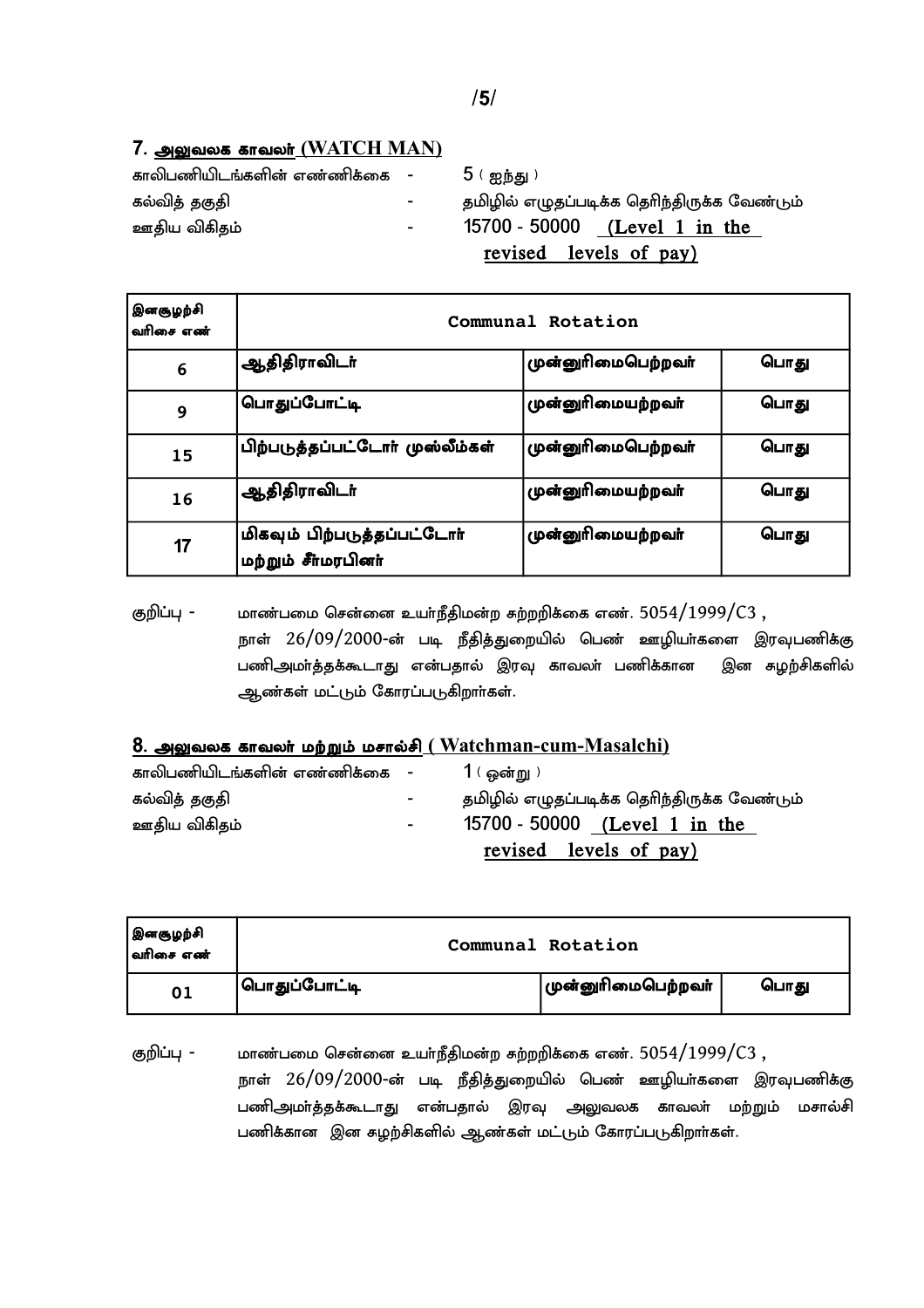# **9. மசால்சி (Masalchi)**

| காலிபணியிடங்களின் எண்ணிக்கை - |                          | $1$ ( ஒன்று )                               |
|-------------------------------|--------------------------|---------------------------------------------|
| கல்வித் தகுதி                 | $\overline{\phantom{a}}$ | தமிழில் எழுதப்படிக்க தெரிந்திருக்க வேண்டும் |
| ஊதிய விகிதம்                  | Ξ.                       | 15700 - 50000 (Level 1 in the               |
|                               |                          | revised levels of pay)                      |

| இனசூழற்சி<br> வரிசை எண் |              | Communal Rotation  |      |
|-------------------------|--------------|--------------------|------|
| 21                      | பொதுப்போட்டி | முன்னுரிமைபெற்றவா் | பொது |

## 10. துப்புரவு பணியாளர் <u>(Sweeper)</u>

| காலிபணியிடங்களின் எண்ணிக்கை - |                  | 2 ( இரண்டு )                                |
|-------------------------------|------------------|---------------------------------------------|
| கல்வித் தகுதி                 | $\sim$ 100 $\mu$ | தமிழில் எழுதப்படிக்க தெரிந்திருக்க வேண்டும் |
| ஊதிய விகிதம்                  | $\sim$ 100 $\mu$ | 15700 - 50000 (Level 1 in the               |
|                               |                  | revised levels of pay)                      |

| இனசூழற்சி<br> <br>  வரிசை எண் | Communal Rotation                                                                      |                    |      |  |
|-------------------------------|----------------------------------------------------------------------------------------|--------------------|------|--|
| 03                            | $\big $ மிகவும் பிற்படுத்தப்பட்டோர் மற்றும் $\big $ முன்னுரிமைபெற்றவர்<br> சீர்மரபினர் |                    | பொது |  |
| 04                            | பிற்படுத்தப்பட்டோர்<br> <br> யிற்படுத்தப்பட்ட முஸ்லீம்கள் தவிர)                        | முன்னுரிமைபெற்றவா் | பொது |  |

## 11. ககாதார பணியாளர் (Sanitary worker)

| காலிபணியிடங்களின் எண்ணிக்கை - |                          | 2 ( இரண்டு )                                |
|-------------------------------|--------------------------|---------------------------------------------|
| கல்வித் தகுதி                 | $\overline{\phantom{a}}$ | தமிழில் எழுதப்படிக்க தெரிந்திருக்க வேண்டும் |
| ஊதிய விகிதம்                  | $\overline{\phantom{a}}$ | 15700 - 50000 (Level 1 in the               |
|                               |                          | revised levels of pay)                      |

| இனசூழற்சி<br> வரிசை எண் | Communal Rotation                                                         |                           |                                 |  |
|-------------------------|---------------------------------------------------------------------------|---------------------------|---------------------------------|--|
| 01                      | பொதுப்போட்டி                                                              | முன்னுரிமைபெற்றவா்        | பொது                            |  |
| 02                      | <sub>ு</sub> ஆதிதிராவிடா் (முன்னுாிமை<br>.<br>அடிப்படையில் அருந்ததியினா்) | <b>முன்னுரிமைபெற்றவா்</b> | பெண்<br>ஆதரவற்ற<br>ு.<br>விதவை் |  |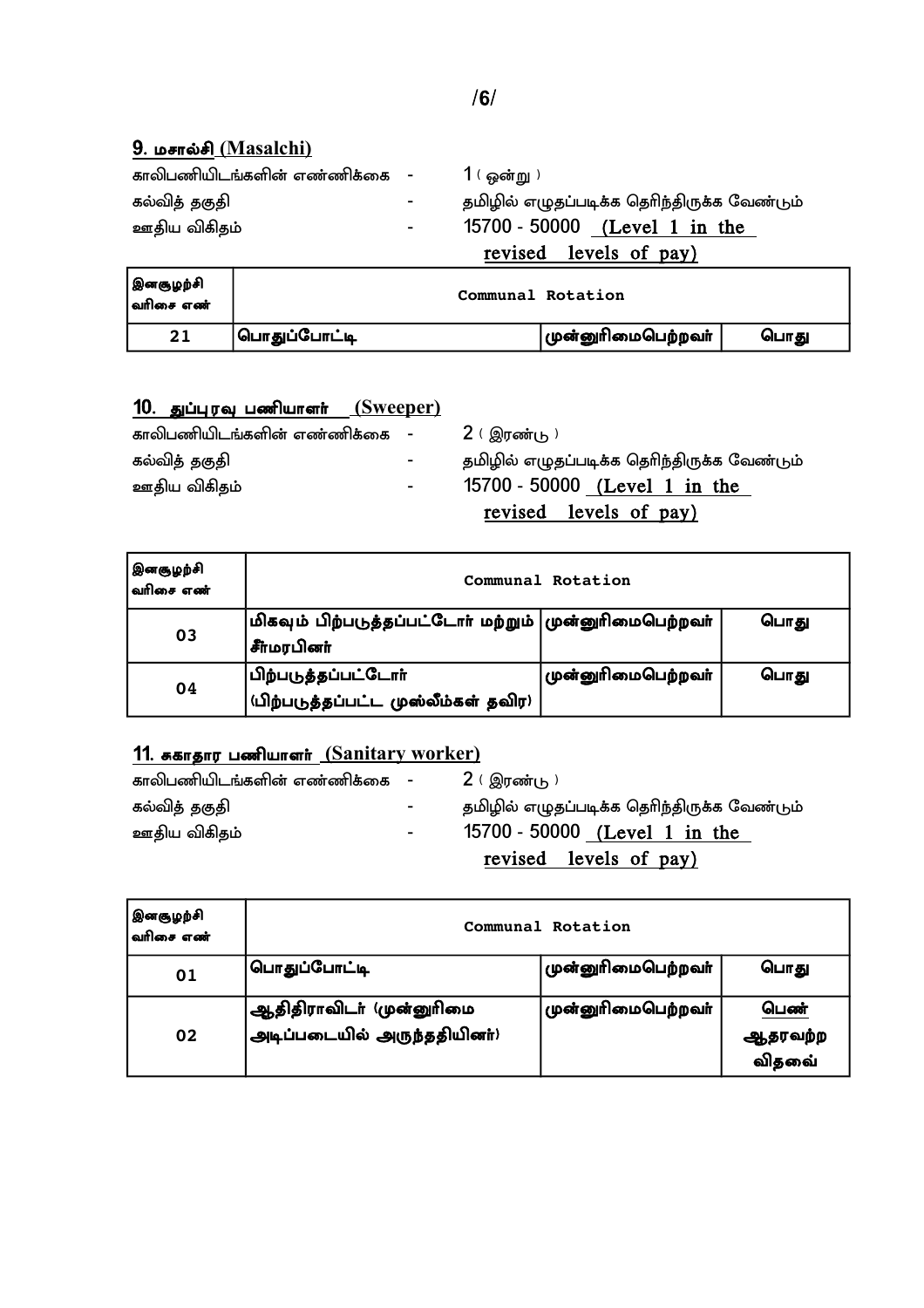| /7/ |
|-----|
|-----|

| வ.எண்.         | இனப்பிரிவு                                                                                        | குறைந்தபட்ச வயது | அதிகபட்ச வயது |
|----------------|---------------------------------------------------------------------------------------------------|------------------|---------------|
|                | ஆதிதிராவிடா் /பழங்குடியினா் ஆதிதிராவிடா்<br>(அருந்ததியா்) ஆதரவற்ற விதவைகள்                        | 18               | 35            |
| $\overline{2}$ | பிற்படுத்தப்பட்டோர்/பிற்படுத்தப்பட்டோர்<br>(முஸ்லிம்) மிகவும் பிற்படுத்தப்பட்டோர்/சீர்<br>மரபினா் | 18               | 32            |
| 3              | இதர பிரிவினா்                                                                                     | 18               | 30            |
| 4              | உடல் ஊனமுற்றோா்                                                                                   | 18               | 40            |
| 5              | முன்னாள் இராணுவா் ( ஆதிதிராவிடா் $\,$ / $\,$                                                      |                  | 53            |

| வயது வரம்பு – | (01.07.2019 வரை) |
|---------------|------------------|
|---------------|------------------|

|   | உடல் ஊனமுற்றோா்                                                                                                                                       | 18 | 40 |
|---|-------------------------------------------------------------------------------------------------------------------------------------------------------|----|----|
| 5 | முன்னாள் இராணுவா் (ஆதிதிராவிடா் /<br>பழங்குடியினா்/ ஆதிதிராவிடா் (அருந்ததியா்)<br>'பிற்படுத்தப்பட்டோா் / மிகவும்<br><sup>1</sup> பிற்படுத்தப்பட்டோா். |    | 53 |
| 6 | முன்னாள் இராணுவா் இதர பிரிவினா்.                                                                                                                      |    | 48 |

 Fwpg;g[ **:** taJ tuk;g[ rYiffs; eilKiwapy; cs;s murhizfs; - அரசு விதிமுறைகளின்படி செயல்படுத்தப்படும்.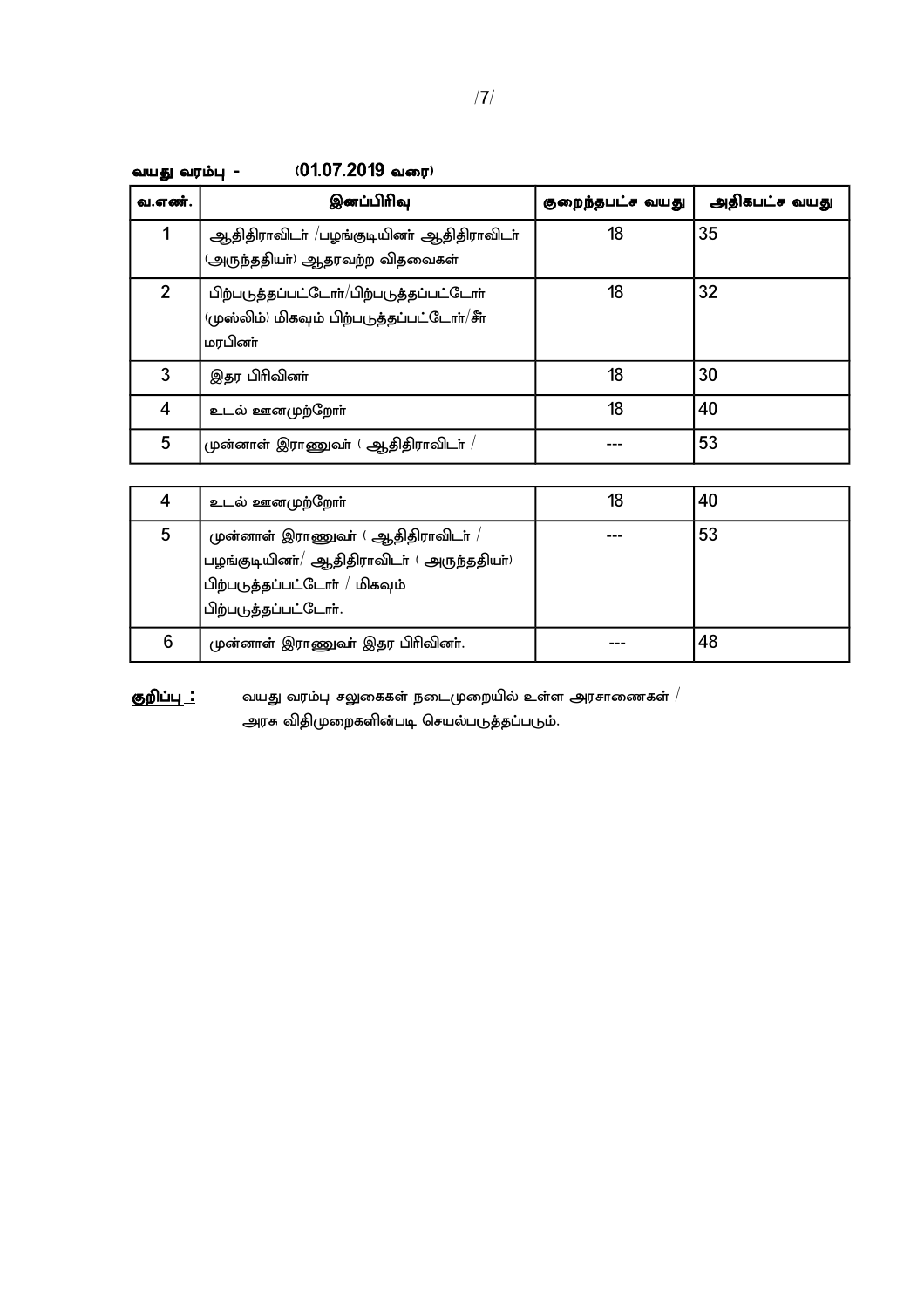#### தேர்ந்தெடுக்கும் முறை.

விண்ணப்பதாரா்களிடமிருந்து பெறப்படும் மொத்த விண்ணப்பங்களின் எண்ணிக்கையை பொறுத்து, தேர்வு குழுவானது எழுத்து தேர்வோ அல்லது நேர்காணல் மூலமாகவோ தேர்ந்தெடுப்பது குறித்து இறுதி முடிவு செய்து விண்ணப்பதாரர்களுக்கு பின்னர் தெரிவிக்கப்படும். விண்ணப்பதாரா்கள் தகுதி மற்றும் திறமையின் அடிப்படையில் மட்டுமே தேர்வு செய்யப்படுவார்கள். நேர்முக தேர்வில் கலந்து கொள்ளாத நபர்கள் நிராகரிக்கப்படுவார்கள்.

#### 6. கடைசி நாள்.

| அறிவிக்கை நாள்.                                 | 03-06-2019. |
|-------------------------------------------------|-------------|
| விண்ணப்பங்கள் வந்து சேர வேண்டிய கடைசி நாள்    - | 18-06-2019. |

விண்ணப்பதாரா்கள் முழுமையாக பூா்த்தி செய்யப்பட்ட, சமீபத்தில் எடுக்கப்பட்ட தங்கள் புகைப்படம் ஒட்டப்பட்டு புகைப்படத்தில் கய சான்றிடப்பட்ட விண்ணப்பத்தினை, கய சான்றொப்பமிட்ட தங்கள் கல்வி மற்றம் பிற சான்றிதழ்களுடன் **18-06-2019-ந்தேதி மாலை** 5.45 மணிக்குள் **பதிவு தபால்** மூலம் மட்டுமே பின்வரும் முகவரிக்கு சமா்ப்பிக்கப்பட வேண்டும்.

## முதன்மை மாவட்ட நீதிபதி, முதன்மை மாவட்ட நீதிமன்றம், திருவண்ணாமலை -  $606$   $604$ .

தகுதியான நபர்களை தேர்வு செய்யவும், தவிர்க்க முடியாத காரணங்கள் ஏற்பட்டால் நோ்காணலை ஒத்திவைக்கவும் நியமன அறிக்கையை முன்னறிவிப்பின்றி ரத்து செய்யவும் திருவண்ணாமலை மாவட்ட நீதிபதி, அவா்களுக்கு முழு அதிகாரம் உண்டு. இத்துடன் இணைக்கப்பட்டுள்ள விண்ணப்பதாரா்களுக்கான அறிவுறுத்தலை படித்து தவறாது பின்பற்றுமாறு விண்ணப்பதாரர்கள் கேட்டுக்கொள்ளப்படுகிறார்கள்.  $18$ -06-2019 மாலை 5-45 மணிக்கு பிறகு கிடைக்கப்பெறும் விண்ணப்பங்கள் ஏற்றுக் கொள்ளப்படமாட்டாது<sup>)</sup>

நூள் -  $03/06/2019$ . மான் - திருவண்ணாமலை.

 $\bf g$ ப்பம் $/C.$ திருமகள், ,lk; ? jpUtz;zhkiy Kjd;ik khtl;l ePjpgjp.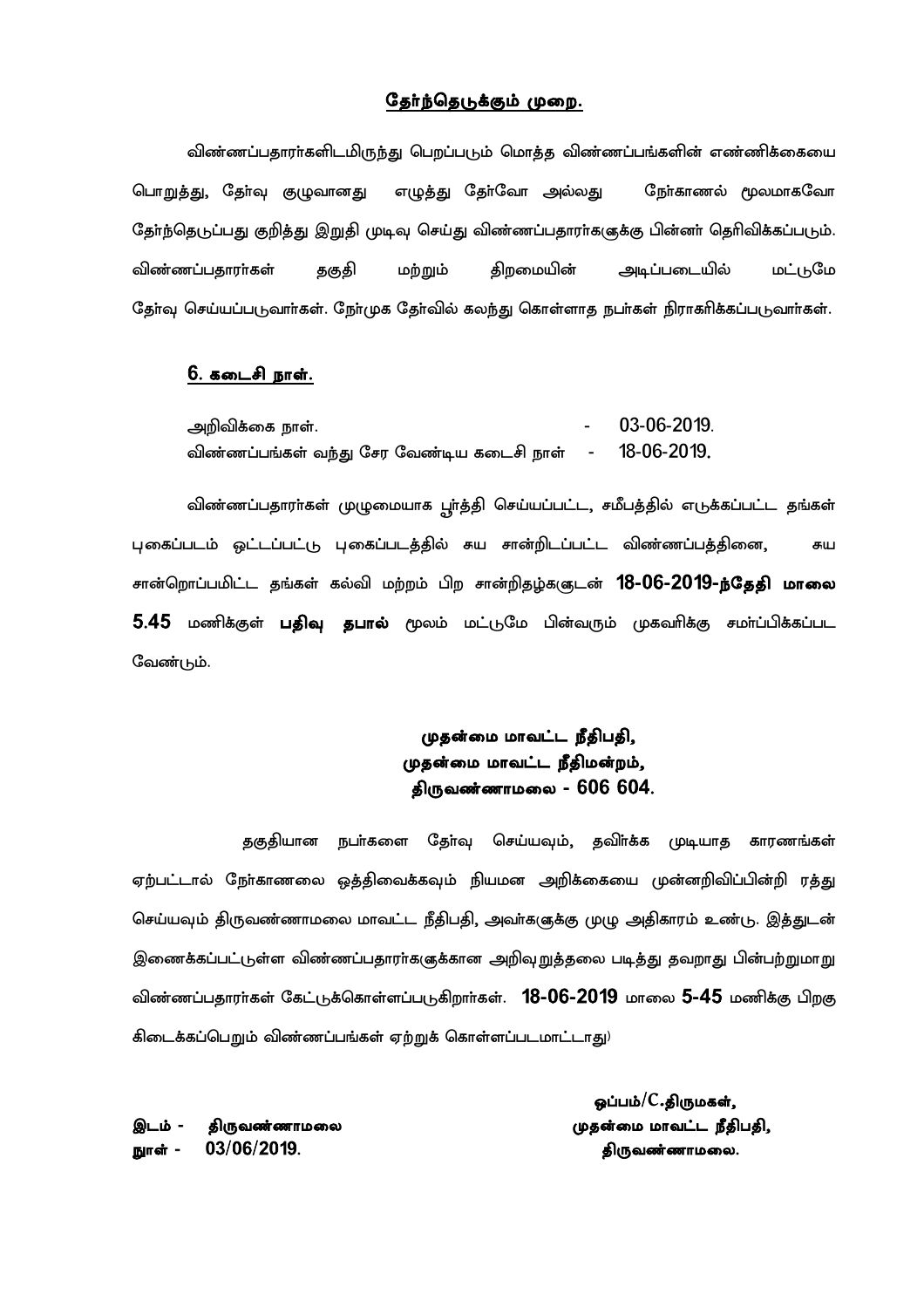#### விண்ணப்பதாரர்க(குக்கான அறிவு ரைகள்

- $\blacktriangleright$  விண்ணப்பதாரா் விண்ணப்பத்தின் உறையின் மேல் விண்ணப்பிக்கும் பதவியின் பெயா் மற்றும் எந்த வகுப்பை (  $\text{Community}$ )-ஐ சேர்ந்தவர் என்பதை தெளிவாக எழுதி அனுப்ப வேண்டும்.
- $\triangleright$   $\triangleright$  விண்ணப்பங்கள் அதற்கான படிவத்தில் பூா்த்தி செய்யப்பட்டு பதிவுத் தபால் மூலமாக மட்டுமே அனுப்பப்பட வேண்டும். ஒன்றுக்கும் மேற்பட்டு சமாப்பிக்கப்படும் விண்ணப்பங்கள் நிராகரிக்கப்படும்.
- $\blacktriangleright$  புகைப்படத்தை விண்ணப்பத்தில் அதற்கென குறிப்பிட்டுள்ள இடத்தில் ஒட்ட வேண்டும். புகைப்படத்தின் மேல்புறம் சுய சான்றொப்பமிட வேண்டும். புகைப்படத்தை விண்ணப்பத்தில் பின் அடித்து இணைக்க கூடாது.
- $\blacktriangleright$  هرې (மு $\mu$ மையாக பூர்த்தி செய்யப்படாத விண்ணப்பங்கள் மற்றும் தவறான தகவல்கள் கொண்டுள்ள விண்ணப்பங்கள் எந்த முன்னறிவிப்புமின்றி ஆரம்பத்திலேயே நிராகரிக்கப்படும்.
- $\triangleright$  அனைத்து தகவல் பரிமாற்றங்க(கும், தேர்வு நேர்காணலுக்கான அழைப்பு (https://districts.ecourts.gov.in/tiruvannamalai) என்ற இணையகள வலைதளத்தில் மட்டுமே வெளியிடப்படும். வேறு எந்த வகையான முறையிலும் விண்ணப்பதாரருக்கு தனிப்பட்ட முறையில் தகவல்கள் தெரிவிக்கப்படமாட்டாது. எனவே, விண்ணப்பதாரர்கள் தொடர்ந்து மேற்கூறிய இணையதள வலைதளத்தை தொடர்ந்து கவனித்து தகவல்களை அறிந்துகொள்ளுமாறு தெரிவிக்கப்படுகிறது.
- $\triangleright$  சைய சான்றொப்பமிடப்பட்ட வயது, ஜாதி, கல்வி, தொழிற்கல்வி மற்றும் வேலை வாய்ப்பு அலுவலக பதிவு அட்டை ஆகிய நகல் சான்றிதழ்கள் மட்டுமே விண்ணப்பத்துடன் சமா்ப்பிக்கப்பட வேண்டும். எக்காரணம் கொண்டும் அசல் சான்றாவணங்கள் இணைக்கப்படக் கூடாது.
- $\triangleright$  18/06/2019 மாலை 5-45க்கு பிறகு கிடைக்கப்பெறும் விண்ணப்பங்கள் ஏற்றுக்கொள்ளப்படமாட்டாது.
- $\blacktriangleright$   $\blacktriangleright$  விண்ணப்பதாராகளின் இருப்பிட சான்றுக்கான, கீழே குறிப்பிடப்பட்டுள்ள புகைப்படத்துடன் கூடிய ஆவணங்களில் ஏதேனும் இரண்டின் புகைப்பட நகல் விண்ணப்பத்துடன் இணைக்கப்பட வேண்டும்.
	- 1) ஓட்டுநா் உரிமம்
	- $2$ ) பான் காாடு
	- $3$ ) வங்கி பாஸ் புத்தகத்தின் முதல் பக்கம்
	- $|4\rangle$  வாக்காளா் அடையாள அட்டை
	- $5$ ) குடும்ப அட்டை
	- $6$ ) ஆதார் அட்டை
- $\blacktriangleright$   $\blacktriangleright$  விண்ணப்பதாராகளிடமிருந்து பெறப்படும் மொத்த விண்ணப்பங்களின் எண்ணிக்கையை பொறுத்து, தோ்வு குழுவானது எழுத்து தோ்வோ அல்லது நோ்காணல் மூலமாகவோ தோ்ந்தெடுப்பது குறித்து இறுதி முடிவு செய்து விண்ணப்பதாரா்களுக்கு பின்னா் தொிவிக்கப்படும். விண்ணப்பதாரா்கள் தகுதி மற்றும் திறமையின் அடிப்படையில் மட்டுமே தோவு செய்யப்படுவாா்கள். வேறு எந்த விதமான ghpe;Jiunah my;yJ ntiy bgWk; bghUl;L Kiwnflhd mqFKiwnah my;yJ தோ்வு குழு உறுப்பினா்களையோ, மற்ற உறுப்பினா்களையோ தொந்தரவு செய்யும் பொருட்டான அணுகுமுறையில் ஈடுபட்டால் சம்மந்தப்பட்ட தோ்வா்களின் விண்ணப்பதாரா்களின் தகுதியை இழக்கச் செய்யும். மேலும், அவா்களது பெயா், எந்த வித அறிவிப்பும் இன்றி பரிசீலனை பட்டியலிலிருந்தும் நீக்கப்படும்.

ehs; 03?06?2019/ jpUtz;zhkiy/

 $\boldsymbol{\omega}$ ப்பம் $/C.$ திருமகள், ,lk; jpUtz;zhkiy Kjd;ik khtl;l ePjpgjp.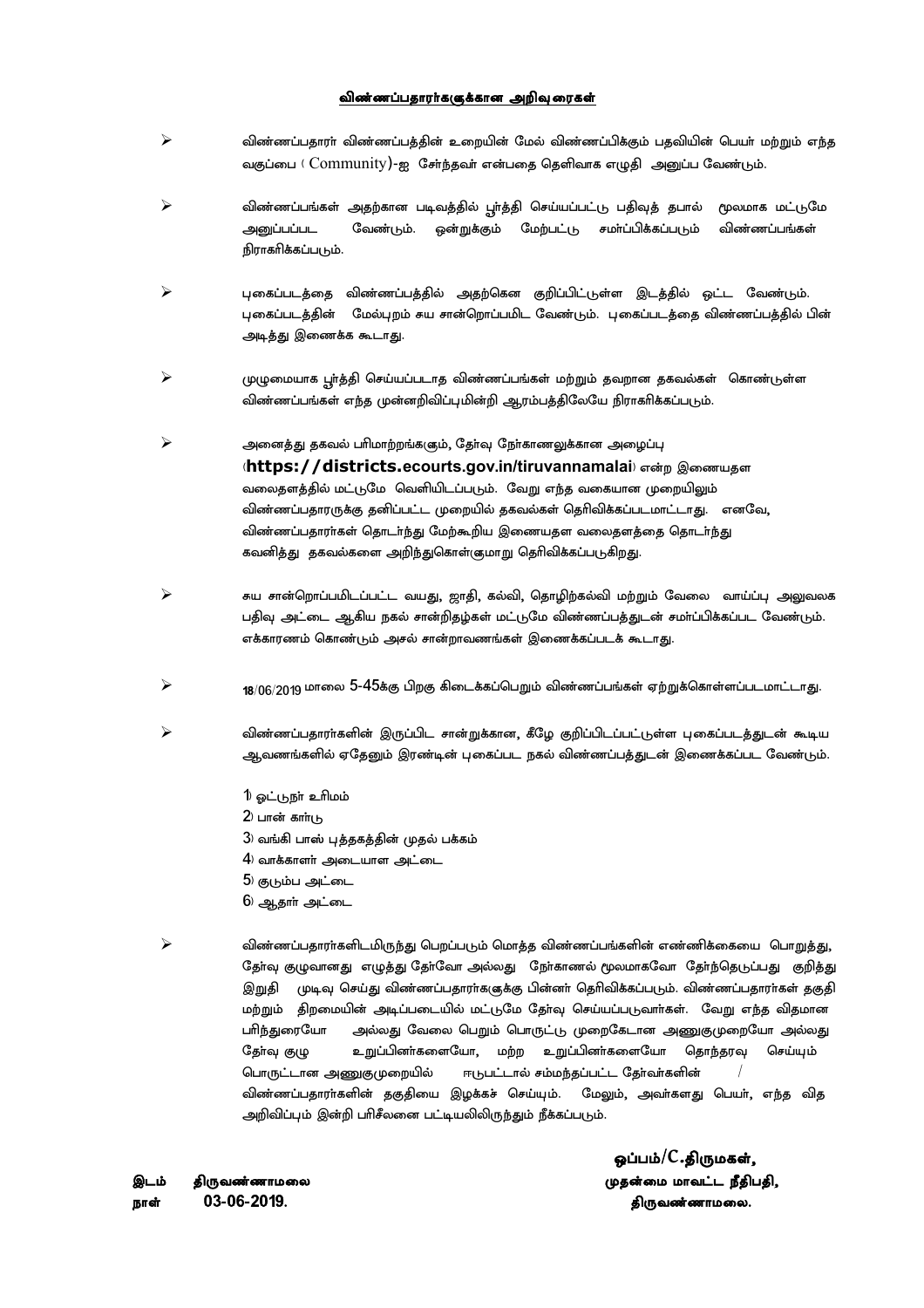## <u>விண்ணப்பப்படிவம்</u> <u>திருவண்ணாமலை மாவட்ட நீதித்துறை</u>

பாஸ்போா்ட் அளவு புகைப்படம் உரிய சுய சான்றொப்பத்துடன்

| $\mathbf{1}$   | விண்ணப்பிக்கும் பதவியின் பெயா்                                                                                                                                                                                                       |   |           |                                 |             |  |
|----------------|--------------------------------------------------------------------------------------------------------------------------------------------------------------------------------------------------------------------------------------|---|-----------|---------------------------------|-------------|--|
| $\overline{2}$ | (1) விண்ணப்பதாரரின் பெயர் (தமிழில்)<br>சான்றிதழ்களில் உள்ளபடி                                                                                                                                                                        |   |           |                                 |             |  |
|                | (2) Name of the Applicant (in<br>English)<br>(as per the certificates)                                                                                                                                                               |   |           |                                 |             |  |
| 3              | தந்தை / கணவா் பெயா்                                                                                                                                                                                                                  |   |           |                                 |             |  |
| $\overline{4}$ | பிறந்த தேதி                                                                                                                                                                                                                          |   | <b>DD</b> | <b>MM</b>                       | <b>YYYY</b> |  |
| 5              | பாலினம்                                                                                                                                                                                                                              |   |           |                                 |             |  |
| 6              | (1) கல்வித்தகுதி<br>(சான்றிதழ்களின் நகல் மற்றும்<br>மாற்றுச்சான்றிதழ் நகல் கண்டிப்பாக<br>இணைக்கப்படட வேண்டும்)                                                                                                                       |   |           |                                 |             |  |
|                | (2) கூடுதல் தகுதி<br>'ஒட்டுநா், பிளம்பிங் மற்றும் எலக்ட்ரீசியன்,<br>தட்டச்சு, சுருக்கெழுத்து மற்றும் இளநிலை -<br>முதுநிலை மற்றும் கணிணியில்<br>பட்டயப்படிப்பு போன்ற அதற்குரிய கல்விச்<br>சான்றிதழ்களின் நகல் இணைக்கப்பட<br>வேண்டும்) |   |           |                                 |             |  |
| $\overline{7}$ | இனப்பிரிவு (உரியவற்றை குறிப்பிடவும்)<br>சான்றிதழ் இணைக்கவும்.                                                                                                                                                                        |   |           | (OC / BC / MBC / SC / SCA / ST) |             |  |
| 8              | ஜாதி (உட்பிரிவுடன்)                                                                                                                                                                                                                  | Ì |           |                                 |             |  |
| 9              | தேசிய இனம் / மதம் ( Nationality /<br>Religion)                                                                                                                                                                                       |   |           |                                 |             |  |